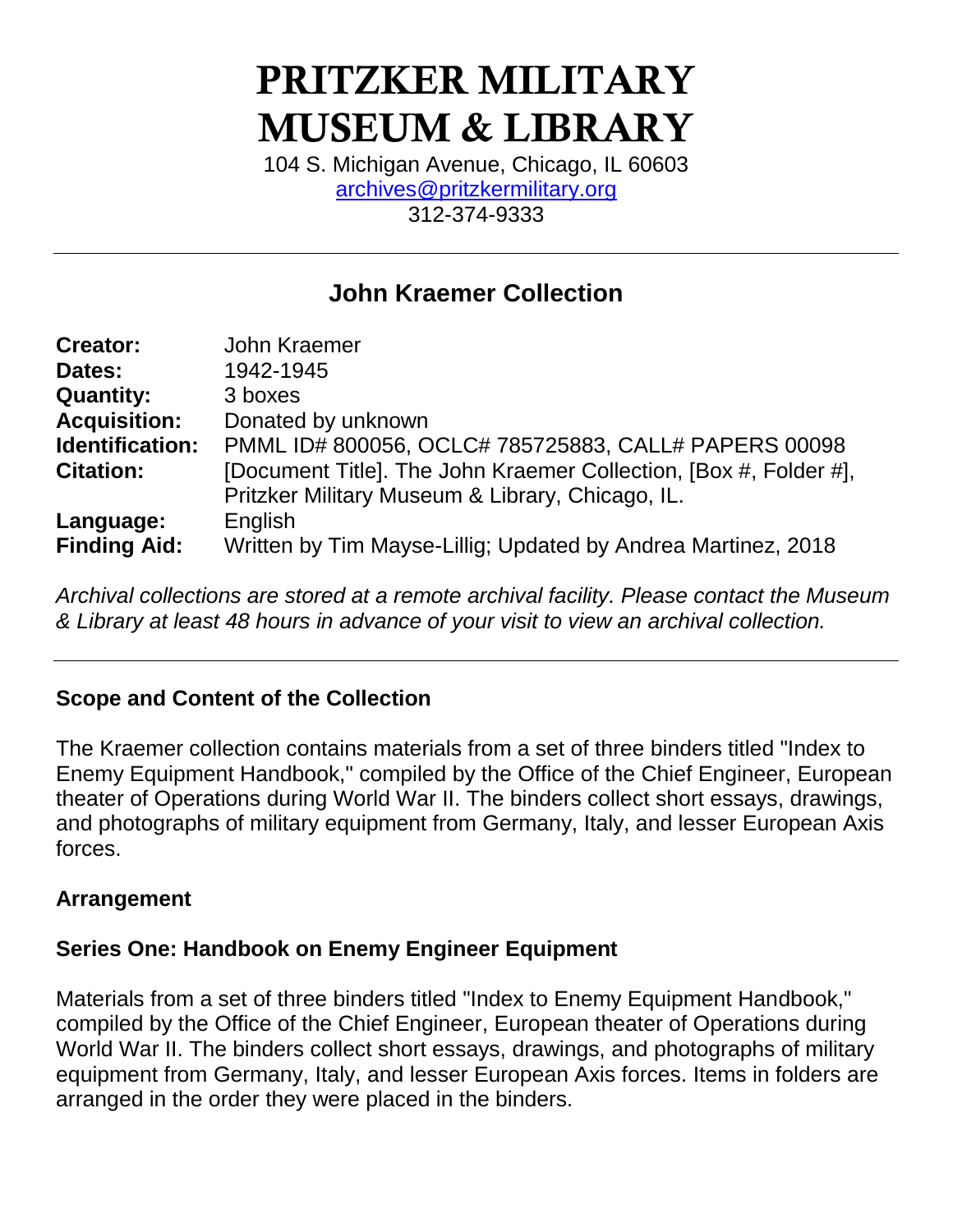# **Rights**

Copyrights held by donor were transferred to the Pritzker Military Museum & Library. All other rights are held by the author or publisher. Users assume responsibility for following copyright laws as established by US Code Title 17.

### **Access**

Researchers must use reproductions of valuable original documents, unless otherwise granted permission by PMML staff.

# **Key Subjects**

This collection is indexed under the following headings in the Library's online catalog. Researchers interested in materials about related topics, persons, or places should search the catalog using these subject headings.

#### **Names**

Kraemer, John

### **Subjects**

Vehicles, Military -- Germany -- History -- 1940-1945. World War, 1939-1945 -- Equipment and supplies.

#### **Container List**

| <b>Box Folder</b> | Item ID#  | <b>Title</b>                                      | <b>Dates</b> |
|-------------------|-----------|---------------------------------------------------|--------------|
| 1                 |           | Index, binder 1                                   |              |
|                   |           | 800056001 Index to enemy equipment handbook       |              |
|                   | 800056002 | Outline for report on captured enemy<br>equipment |              |
|                   | 800056003 | Outline for report on captured enemy<br>vehicles  |              |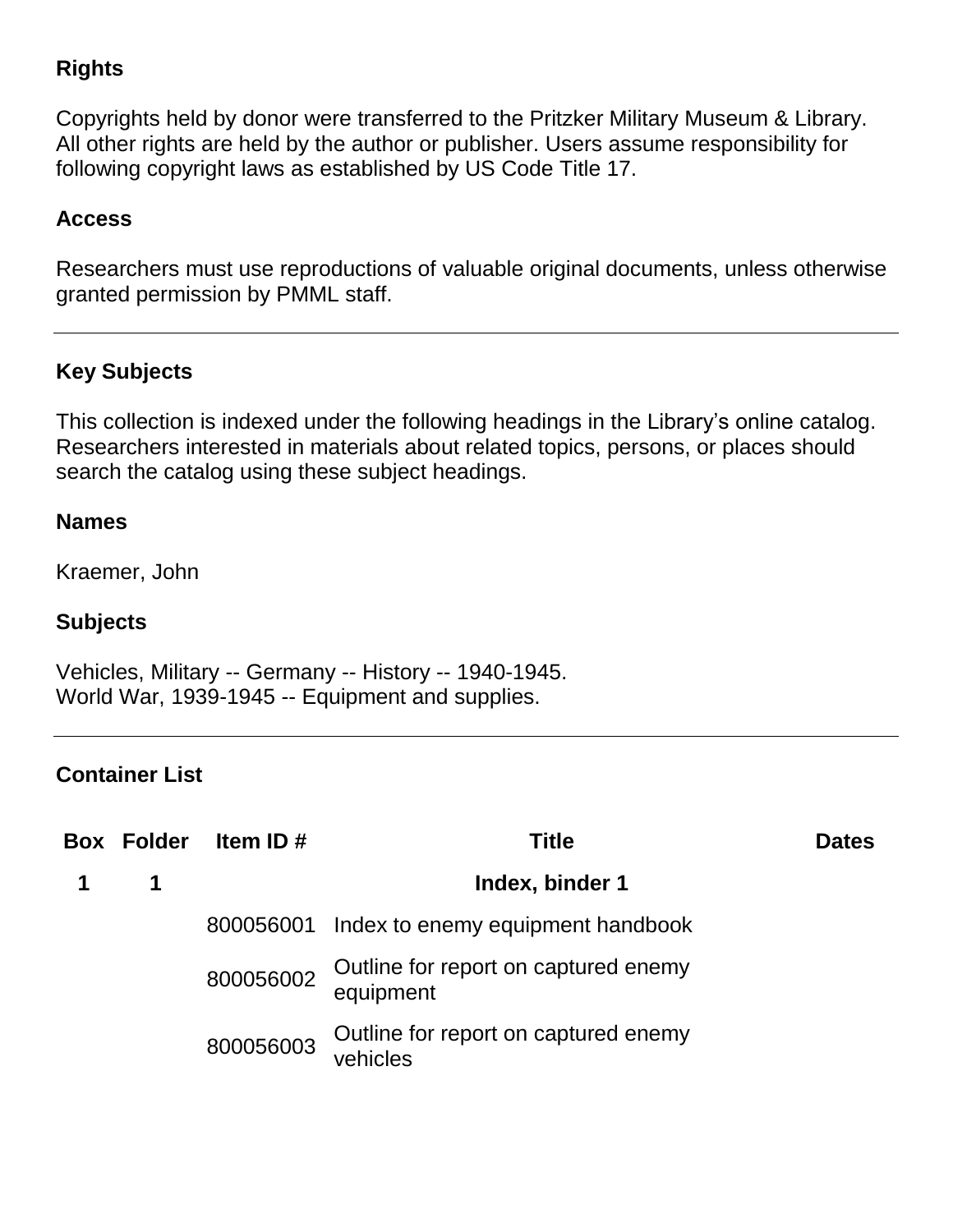# **Antitank mines**

|           | 800056004 Index, antitank mines                               |           |
|-----------|---------------------------------------------------------------|-----------|
| 800056005 | Antivehicle mine employing tripwire operated<br>panzerfaust   | 23-Jan-45 |
| 800056006 | Belgian anti-tank mine, type H. A.                            | 15-Dec-44 |
| 800056007 | Belgian anti-tank mine, type B.S.B.                           | 14-Dec-44 |
| 800056008 | Belgian antitank "bottle mine" and igniter 800<br>В           |           |
| 800056009 | Wooden box mine 42 (Holzmine 42)                              |           |
| 800056010 | Wooden box mine V.B (V. B. Mil)                               |           |
| 800056011 | Tellermine 43 (mushroom) (T. Mi. 43 (Pilz))                   |           |
|           | 800056012 Tellermine 42 (T. Mi. 42)                           |           |
| 800056013 | Tellermine 35 (steel) (T. Mi. 35 (stahl))                     |           |
| 800056014 | Tellermine 35 (T. Mi. 35)                                     |           |
|           | 800056015 Tellermine tools and Accessories                    |           |
| 800056016 | German training tellermine 1935<br>(Ub.T.Mi.35)               |           |
|           | 800056017 Tellermines, miscellaneous                          |           |
| 800056018 | Nomenclature of mines and igniters                            |           |
|           | 800056019 Improvised aluminum mine                            |           |
|           | 800056020 Heavy antitank mine                                 |           |
|           | 800056021 C.V.P. antitank and antipersonnel mine              |           |
|           | 800056022 T5 antitank mine                                    |           |
| 800056023 | Antitank mine (L. Pz.) Leichte Panzermine                     |           |
| 800056024 | French light antitank mine                                    |           |
| 800056025 | Dutch antitank mine                                           |           |
| 800056026 | Dutch antitank and antipersonnel mine type<br>$II (P.W.2-41)$ |           |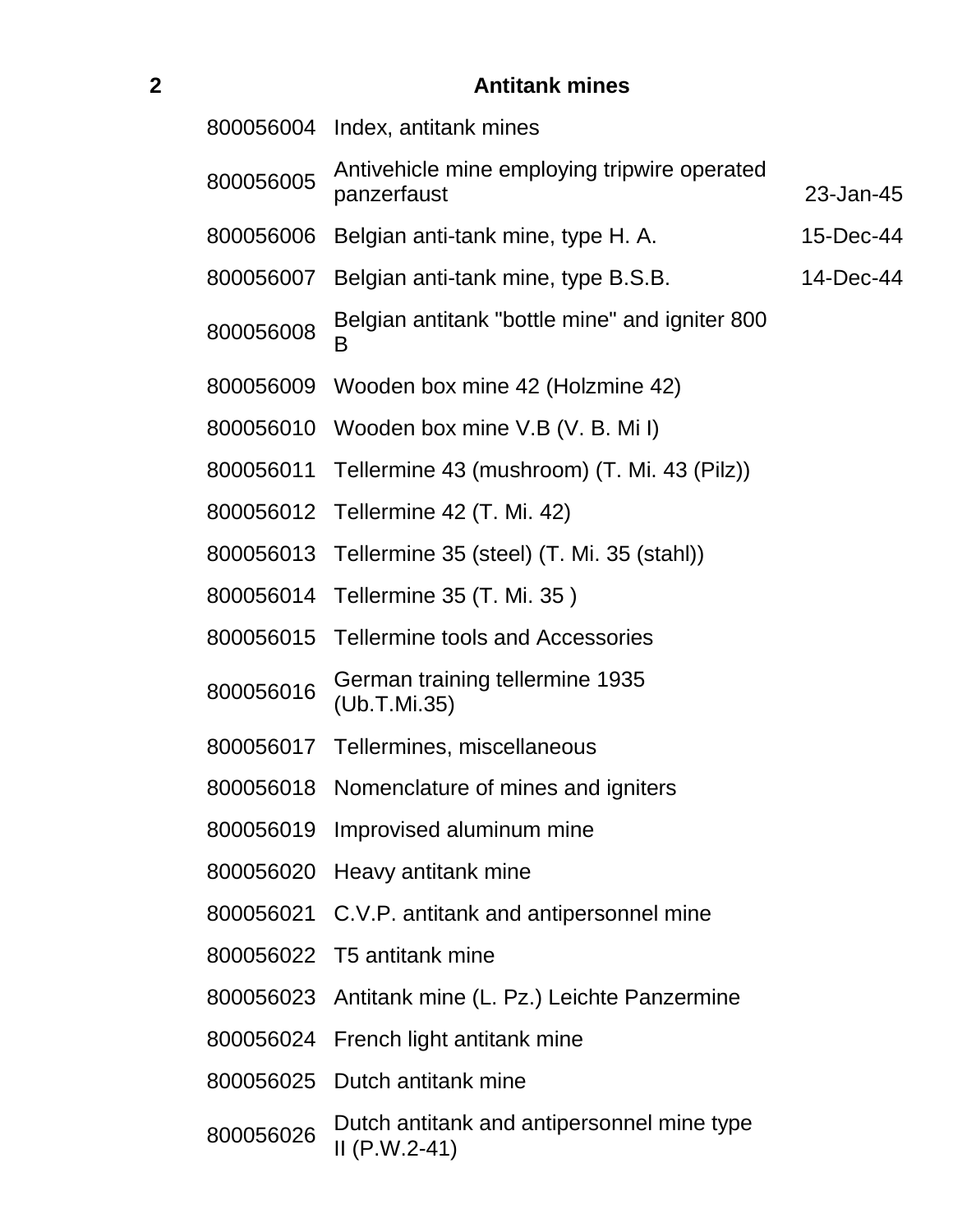| 800056027 | Belgian antitank mine, type H                                                                     |           |
|-----------|---------------------------------------------------------------------------------------------------|-----------|
| 800056028 | Belgian antitank mine, type B.S.B.                                                                |           |
|           | 800056029 Polish antitank mine                                                                    |           |
| 800056030 | Yugoslav antitank mine                                                                            |           |
| 800056031 | Italian antitank mine, type N                                                                     |           |
| 800056032 | Italian antitank mine, type D                                                                     |           |
| 800056033 | German Antitank R-mine 43 Riegel mine 43<br>(R-Mi. 43) Sprengriegel 43 (Spr.R. 43) (2)<br>copies) |           |
| 800056034 | French heavy antitank mine 420 (f) (2)<br>copies)                                                 |           |
| 800056035 | Tellermine tanktraps: pivoting mine board<br>and mine sledge (2 copies)                           |           |
| 800056036 | Italian four-igniter mine, type 1 (2 copies)                                                      |           |
| 800056037 | Italian antitank mine V-3 old designation N.5<br>(2 copies)                                       |           |
| 800056038 | Italian antitank mine Type 9 (2 copies)                                                           |           |
| 800056039 | Italian antitank mine 9 lbs. (2 copies)                                                           |           |
| 800056040 | Italian antitank mine B-2 (2 copies)                                                              |           |
| 800056041 | Italian antitank mine B-2, hinged lid type (2)<br>copies)                                         |           |
| 800056042 | Italian antitank mine B-2, type S.C.G. (2)<br>copies)                                             |           |
| 800056043 | German antitank schnell mine types A and B<br>German designation Panzer Schnellmine A<br>& B      | 16-Oct-44 |
| 800056044 | Reported German non-metallic antitank<br>"pappmine"                                               | 27-Sep-44 |
| 800056045 | German antitank mine spreng riegel 8 kg<br>$(17.6$ lbs)                                           | 6-Aug-44  |
| 800056046 | German antitank topf mine "A" and topf mine                                                       | 2-Nov-44  |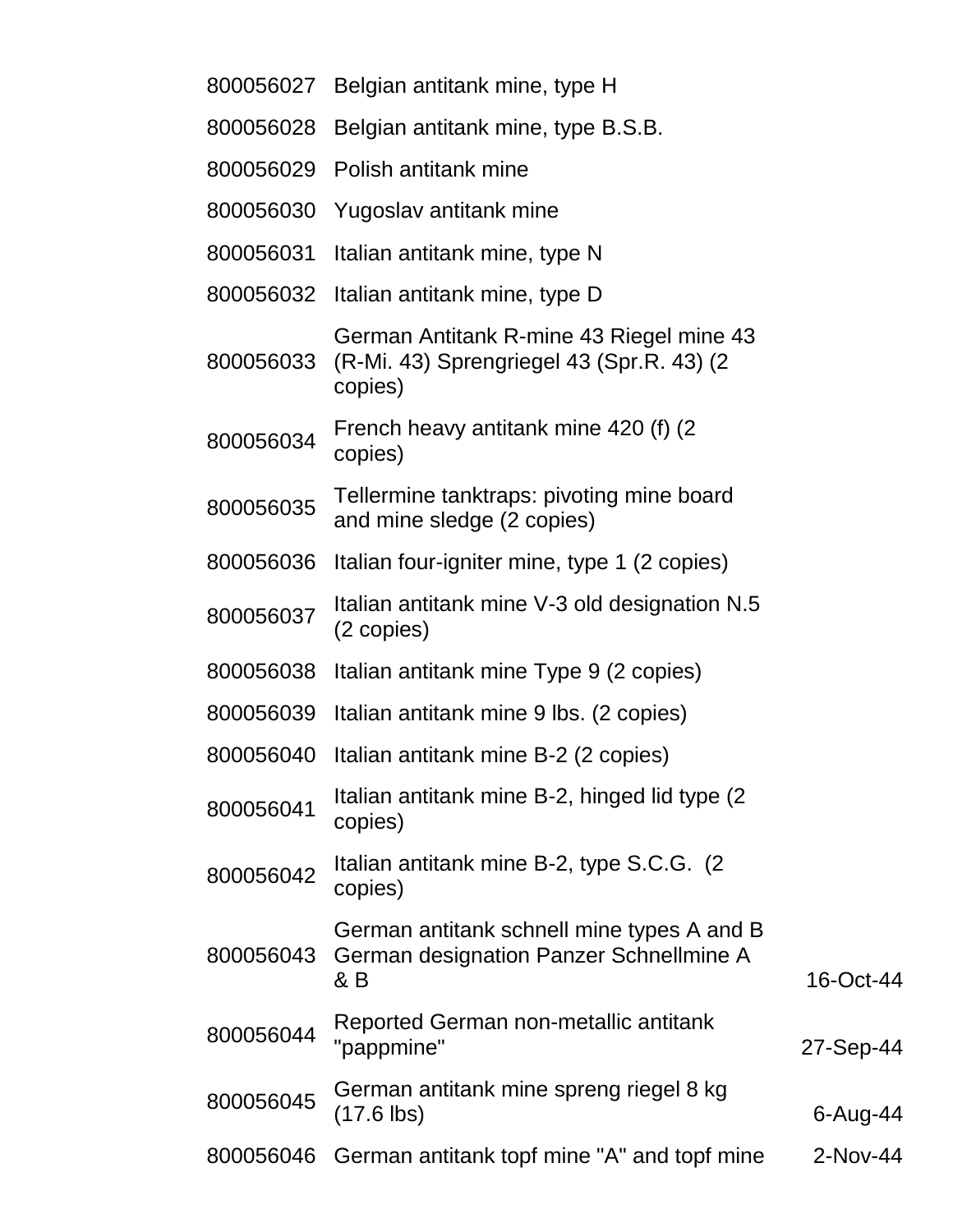igniter

|           | 800056047 Russian AT-AP mine PMS 40                      | $5 - Jan-45$ |
|-----------|----------------------------------------------------------|--------------|
|           | 800056048 Russian antitank mine T-IV                     | 30-Nov-44    |
|           | 800056049 Russian antitank mine 38                       | $31-Oct-44$  |
|           | 800056050 Dutch antitank mine type unknown               | 18-Nov-44    |
| 800056051 | Dutch AT-AP mine no. 2 with igniter no. 44<br>N.M.       | 12-Nov-44    |
|           | 800056052 Belgian antitank mine type unknown             | 31-Oct-44    |
|           | 800056053 Italian Bakelite antitank mines types I and II | 24-Oct-44    |
|           |                                                          |              |

# **Antipersonnel mines**

|                      | 800056054 Index, antipersonnel mines                     |           |
|----------------------|----------------------------------------------------------|-----------|
| 800056055 S-mine 44  |                                                          | 16-Mar-45 |
|                      | 800056056 Schü - mine 42 (Schützemine 42)                |           |
|                      | 800056057 Wooden antipersonnel mine 43 (n)               |           |
|                      | 800056058 "Stock" mine                                   |           |
|                      | 800056059 Spherical concrete mine                        |           |
|                      | 800056060 Treadmine (tretmine)                           |           |
|                      | 800056061 Concealed stick mine (B-stabmine)              |           |
|                      | 800056062 3 lbs. Hungarian ramp mine                     |           |
|                      | 800056063 French 75mm shell mine                         |           |
| 800056064 Shell mine |                                                          |           |
|                      | 800056065 Improvised shell mines                         |           |
|                      | 800056066 Italian antipersonnel pressure mine (bakelite) |           |
|                      | 800056067 Italian picket mine                            |           |
|                      | 800056068 Italian antipersonnel mine B4                  |           |
|                      | 800056069 Italian antipersonnel V 5                      |           |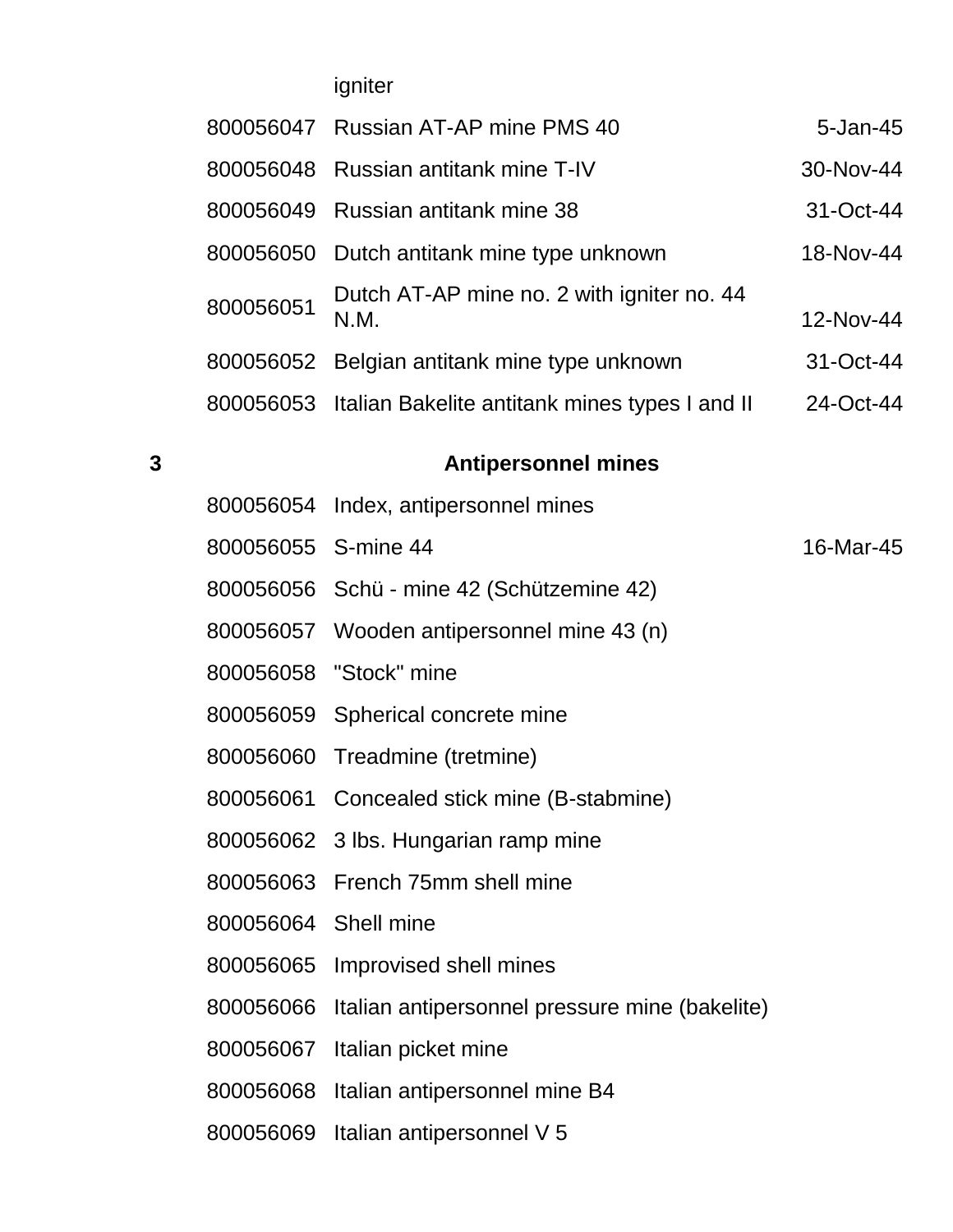| 800056070 | Italian improvised plastic mine                          |             |
|-----------|----------------------------------------------------------|-------------|
| 800056071 | Italian improvised antipersonnel grenade<br>mine         |             |
| 800056072 | Italian pressure mine with grenade exploder              |             |
| 800056073 | Italian antipersonnel bomb 4 A.R. (thermos)              |             |
| 800056074 | Italian trip-mine 2                                      |             |
| 800056075 | Italian antipersonnel trip mine, type 9                  |             |
| 800056076 | Italian antipersonnel pressure mine, type 9              |             |
| 800056077 | Italian electrical mine, type 2                          |             |
| 800056078 | Italian metal tube mine                                  |             |
| 800056079 | Italian road and field mine                              |             |
| 800056080 | Italian antipersonnel 2 kg (4.4 lbs.) pressure<br>mine   |             |
| 800056081 | German antipersonnel glass mine 43                       | 22-Jul-44   |
| 800056082 | German antipersonnel mine A-200 (partial<br>second copy) | 24-Jul-44   |
| 800056083 | German "mustard pot" antipersonnel mine                  | $6$ -Jul-44 |
| 800056084 | German wooden antipersonnel mine                         | 17-Jul-44   |
| 800056085 | French antipersonnel mine, 60 mm, model<br>1939          | 20-Jul-44   |
| 800056086 | German S mine booby trapped with anti-<br>lifting device |             |
| 800056087 | German antipersonnel glass mine 43                       |             |
| 800056088 | German antipersonnel mine E-5                            | 31-Oct-44   |
| 800056089 | German antipersonnel mine W-1                            | 31-Oct-44   |
| 800056090 | German S-mine 44 and S-mine igniter 44                   | 24-Oct-44   |
| 800056091 | Russian antipersonnel mines, PMK 40                      | 7-Dec-44    |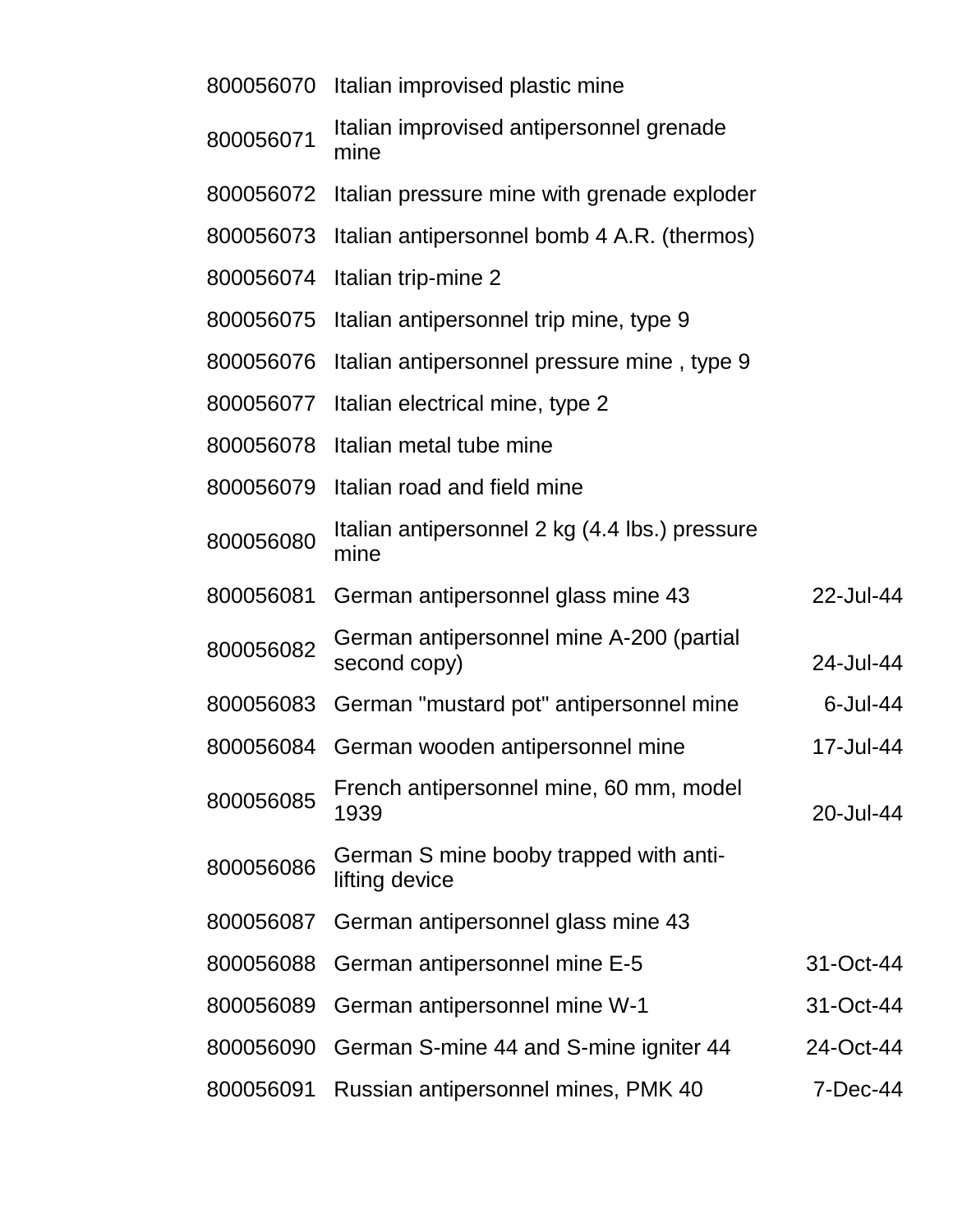# **Miscellaneous mines**

|           | 800056092 Index, mines, miscellaneous                         |             |
|-----------|---------------------------------------------------------------|-------------|
|           | 800056093 German improvised drifting mine                     | 17-Jan-45   |
|           | 800056094 German ice mine                                     | 18-Oct-44   |
|           | 800056095 Improvised drifting mine                            |             |
|           | 800056096 Land mine operated by photo-electric cell           |             |
|           | 800056097 German mine containers                              |             |
|           | 800056098 Electric railway mine, German                       |             |
| 800056099 | Railway mine, old pattern                                     |             |
|           | 800056100 German drifting mine, type GL                       |             |
| 800056101 | Improvised beach mine employing captured<br>shells (2 copies) | 17-Jul-44   |
|           | 800056102 Italian ratchet mine (2 copies)                     |             |
|           | 800056103 Tellermine float beach obstacle (2 copies)          | 17-Jul-44   |
|           | 800056104 German drifting river mine type GLP                 | 7-Dec-44    |
|           | 800056105 New type German tilt igniter                        | $6$ -Jan-45 |

# **Igniters**

|           | 800056106 Index, igniters                                                         |           |
|-----------|-----------------------------------------------------------------------------------|-----------|
|           | 800056107 French push and pull igniter                                            | 13-Jan-45 |
|           | 800056108 German S-mine igniter 44                                                | 10-Mar-45 |
| 800056109 | Friction igniter Zdschn Anz. 39<br>(Zündschnuranzünder 39)                        |           |
| 800056110 | Friction igniter Zdschn Anz. 29<br>(Zündschnuranzünder 29)                        |           |
| 800056111 | Friction igniter with delay pellet BZE<br>(Brennzünder Ei)                        |           |
| 800056112 | Friction igniters with delay pellets BZ. 24 and<br>Nb. BZ. 38 (Brennzünder 24 and |           |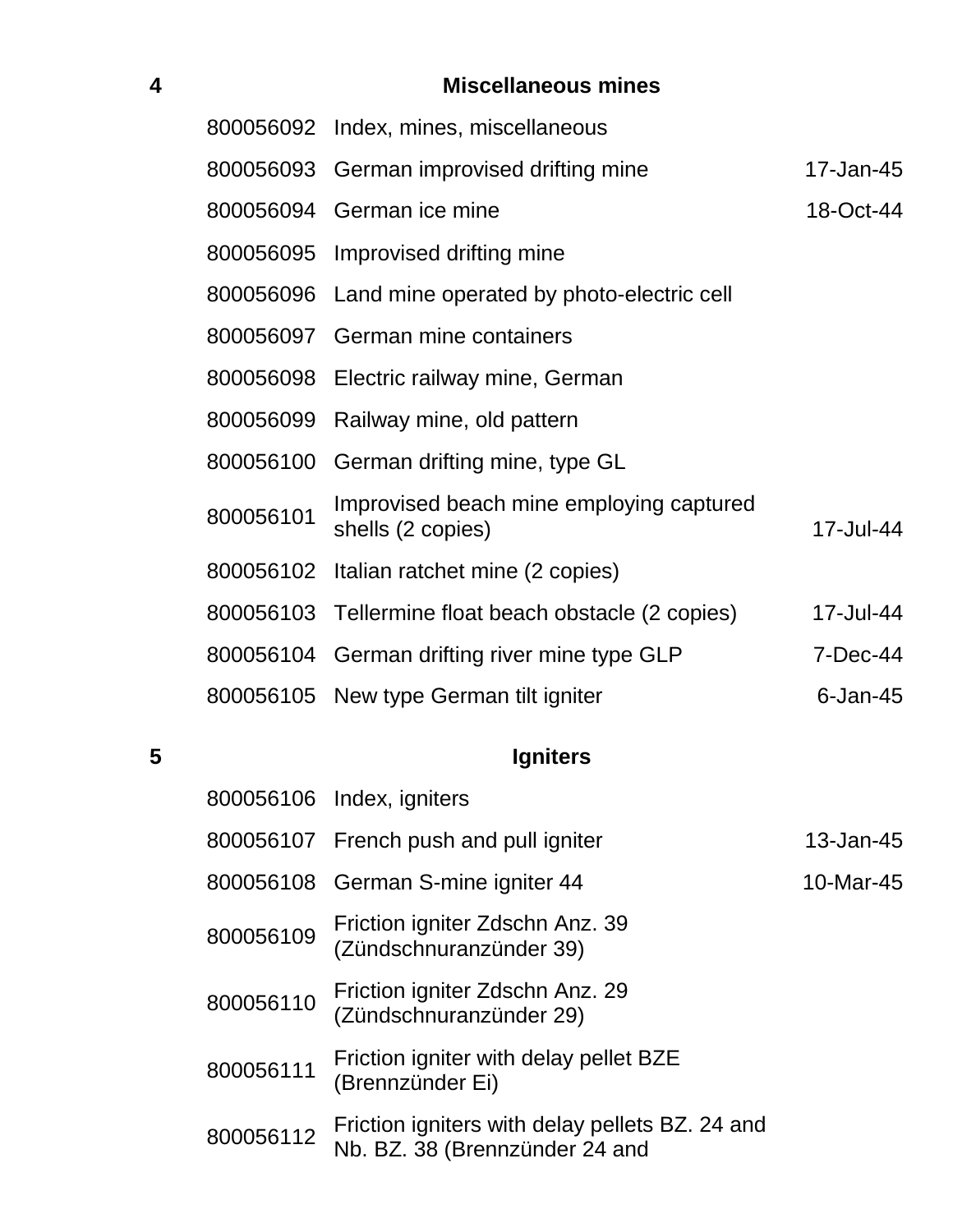Nebelbrennzünder 38)

|           | 800056113 Pull igniter Z. Z. 42 (Zugzünder 42)                                 |
|-----------|--------------------------------------------------------------------------------|
| 800056114 | Pressure igniter D.Z. 35 type A (Druckzünder<br>35)                            |
| 800056115 | Pressure igniter D.Z. 35 type B (Druckzünder<br>35)                            |
| 800056116 | Pull igniter Z. Z. 35 (Zugzünder 35)                                           |
| 800056117 | Pull igniter Z. Z. 35 (new type)                                               |
| 800056118 | Pressure igniter S. Mi. Z. 35 (S -<br>minenzünder 35)                          |
| 800056119 | Electric igniter for S-mine Ei. S.- Mi. Z. 40<br>(electrische S-minzünder 40)  |
| 800056120 | Pull and tension wire igniter Z. u. Z. Z. 35<br>(Zug- und Zerschneidzünder 35) |
| 800056121 | Modified Z. u. Z. Z. 35 igniter                                                |
| 800056122 | Tellermine igniter T. Mi. Z. 42 assembly<br>(Tellerminenzünder 42)             |
| 800056123 | Tellermine igniter T. Mi. Z. 35<br>(Tellerminenzünder 35)                      |
| 800056124 | Clockwork long delay igniter (J-feder 504)                                     |
| 800056125 | Push-pull igniter Z.D.z 29 (Zug-und<br>Druckzünder 29)                         |
| 800056126 | Hungarian variable pressure igniter C.V.P. I                                   |
| 800056127 | Norwegian pull igniter                                                         |
| 800056128 | Norwegian push igniter                                                         |
| 800056129 | Weissmann pull and impact igniter                                              |
| 800056130 | PX 32 push and impact igniter                                                  |
| 800056131 | Push igniter 1942 pattern model Reinhard                                       |
| 800056132 | German incendiary and delayed action firing                                    |

device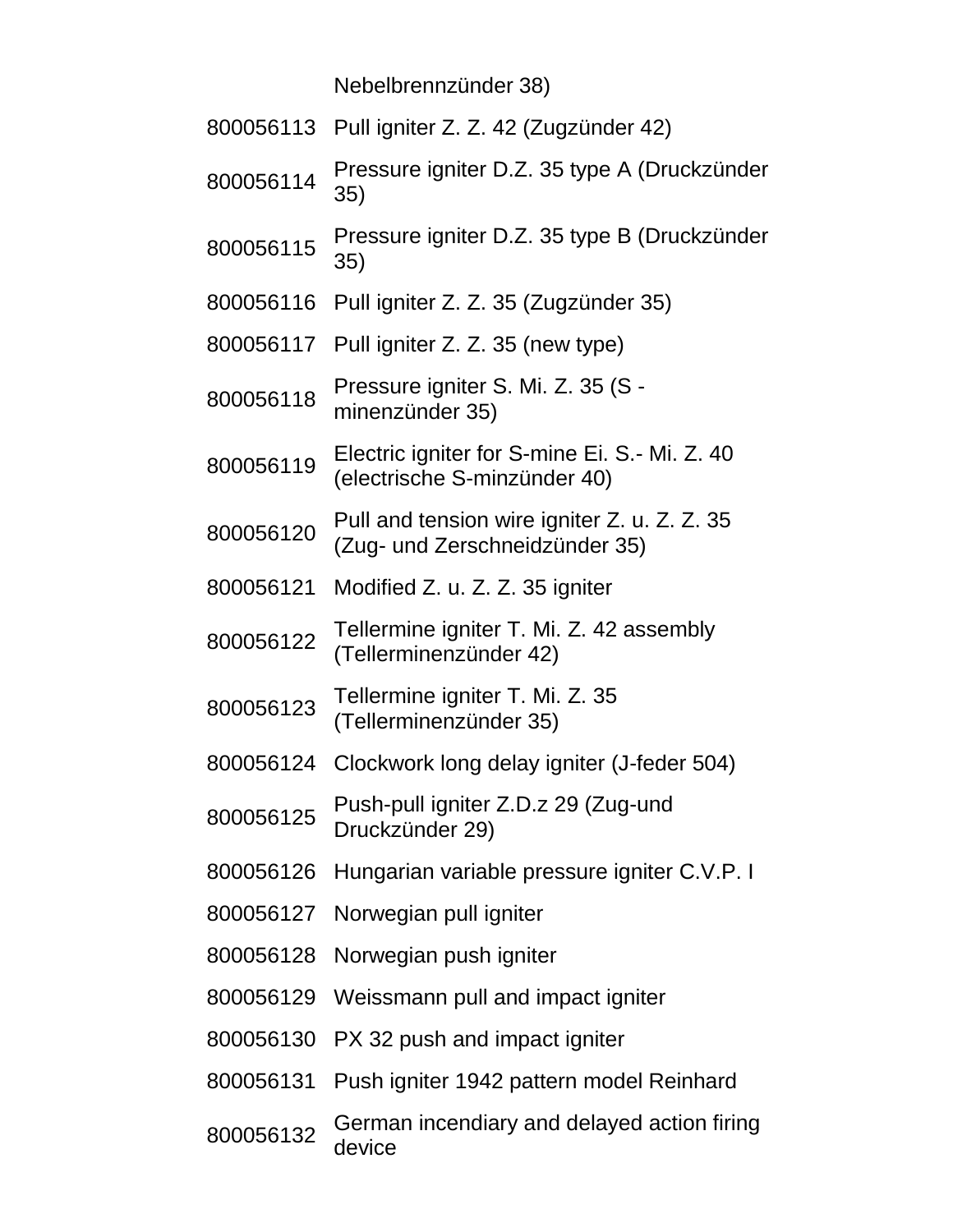|           | 800056133 Italian safety fuse igniter                                |           |
|-----------|----------------------------------------------------------------------|-----------|
| 800056134 | Italian friction igniters miccia da 40                               |           |
| 800056135 | Italian percussion igniter fitted to four igniter<br>mine 14.25 lbs. |           |
| 800056136 | Italian acetone time delay igniter                                   |           |
| 800056137 | Special chemical delay igniter, Italian                              |           |
| 800056138 | Italian time delay igniter, lead                                     |           |
| 800056139 | Igniter used in mine 9 lb.                                           |           |
| 800056140 | Tellermine igniter 43 (2 copies)                                     | 22-Jul-44 |
| 800056141 | German tilt igniter Ki. Z. 43 (2 copies)                             | 4-Jul-44  |
| 800056142 | French pull igniter ZZ 501 (f) (2 copies)                            | 20-Jul-44 |
|           | 800056143 French rupture igniter "Ollivier" (2 copies)               |           |
|           | 800056144 German pressure release device E.Z. 44                     | 5-Oct-44  |
| 800056145 | German lever igniter                                                 | 22-Sep-44 |
|           | 800056146 German lever type pressure igniter                         | 28-Feb-45 |
|           | 800056147 Tellermine igniter 43 (T. Mi. Z. 43)                       | 28-Sep-44 |
| 800056148 | German rupture igniter 43/I (2 copies)                               | 17-Oct-44 |
| 800056149 | German antitank mine igniter 530 (e)                                 | 7-Oct-44  |
| 800056150 | German pull igniter west                                             | 2-Nov-44  |
| 800056151 | Chemical mechanical time igniter 41                                  | 15-Dec-44 |
|           |                                                                      |           |

| 6 |           | <b>Booby traps</b>                                                 |                 |
|---|-----------|--------------------------------------------------------------------|-----------------|
|   |           | 800056152 index, booby traps                                       |                 |
|   | 800056153 | German S-mine booby trapped with<br>improvised anti listing device |                 |
|   | 800056154 | Antivehicle mine employing tripwire operated<br>panzerfaust        | $23 - Jan - 45$ |
|   |           | 800056155 Booby - traps                                            |                 |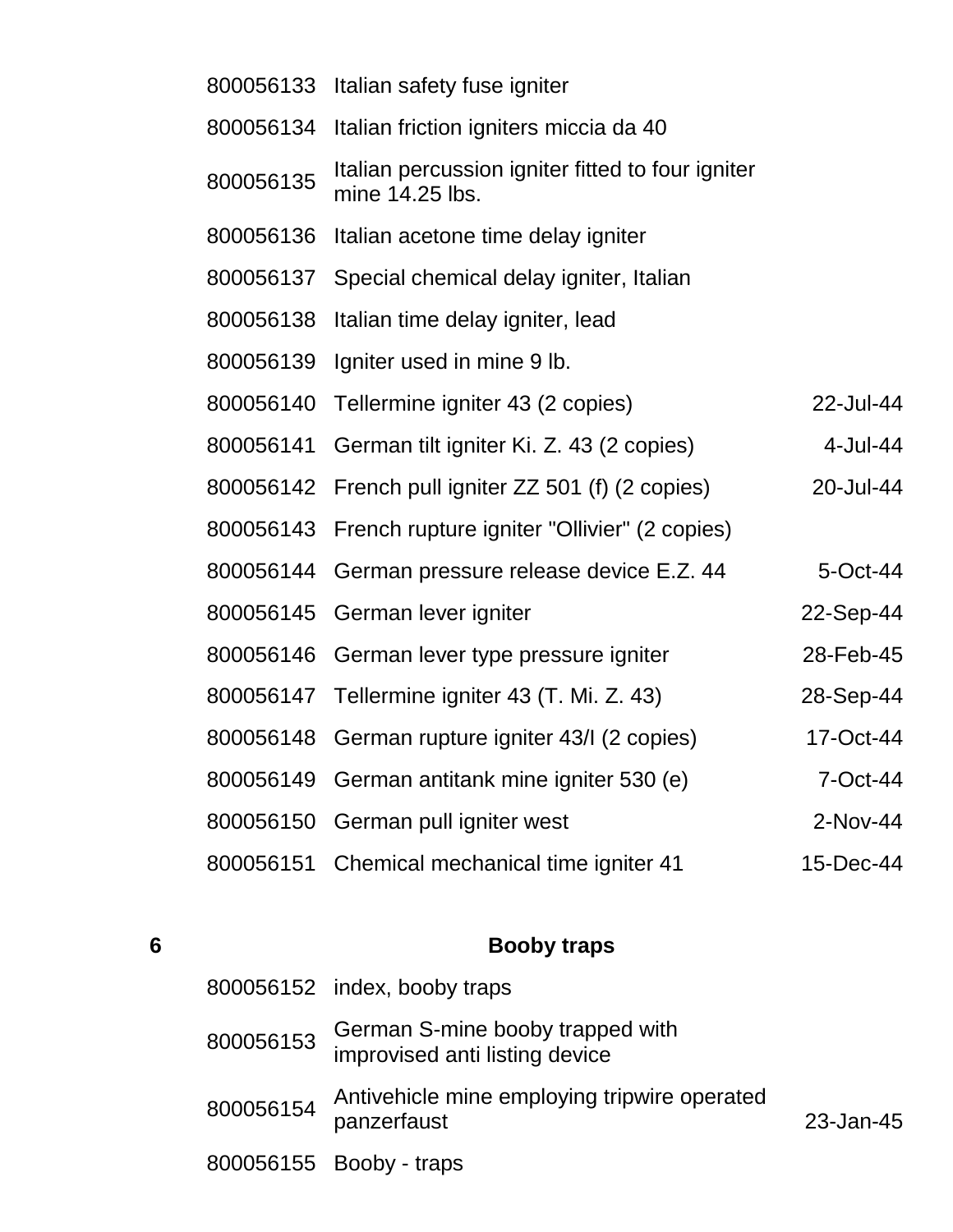800056156 Fence pole booby trap 800056157 Egg grenades

| $\overline{7}$ |           | <b>Mine detectors</b>                                                         |            |
|----------------|-----------|-------------------------------------------------------------------------------|------------|
|                |           | 800056158 Index, mine detectors                                               |            |
|                | 800056159 | German mine detector wies baden                                               |            |
|                | 800056160 | German mine detector frankfurt 42                                             |            |
|                | 800056161 | German mine detector tempelhof 41                                             |            |
|                |           | 800056162 German mine detector "pram"                                         |            |
|                | 800056163 | Mine detector rod M.S. 39 (Minensuchstab<br>(Sucheisen n.A.) 39)              |            |
|                |           | 800056164 Italian mine detector                                               | 16-Feb-44  |
|                | 800056165 | Glossary of German-English words<br>commonly found in mine detector equipment |            |
|                | 800056166 | Reported German frequency induction igniter                                   | 28-Sep-44  |
| 8              |           | Minefields. laying, marking and detecting                                     |            |
|                |           |                                                                               |            |
|                | 800056167 | Index, minefields. laying, marking and<br>detecting                           |            |
|                | 800056168 | German mine detector Berlin 40 type B                                         | 22-Jan-45  |
|                | 800056169 | Recent trends in German minefield laying<br>technique                         | 10-May-45  |
|                | 800056170 | Templates for laying S-mines (S-"Minenlehre<br>of "Dreick-Lehre"              | $1-Mar-44$ |
|                | 800056171 | Method of laying S-mines and wooden box<br>mines 42                           | $1-Feb-44$ |
|                | 800056172 | <b>Minefields</b>                                                             | $1-Apr-43$ |
|                | 800056173 | Layout of minefields prior to May 42                                          |            |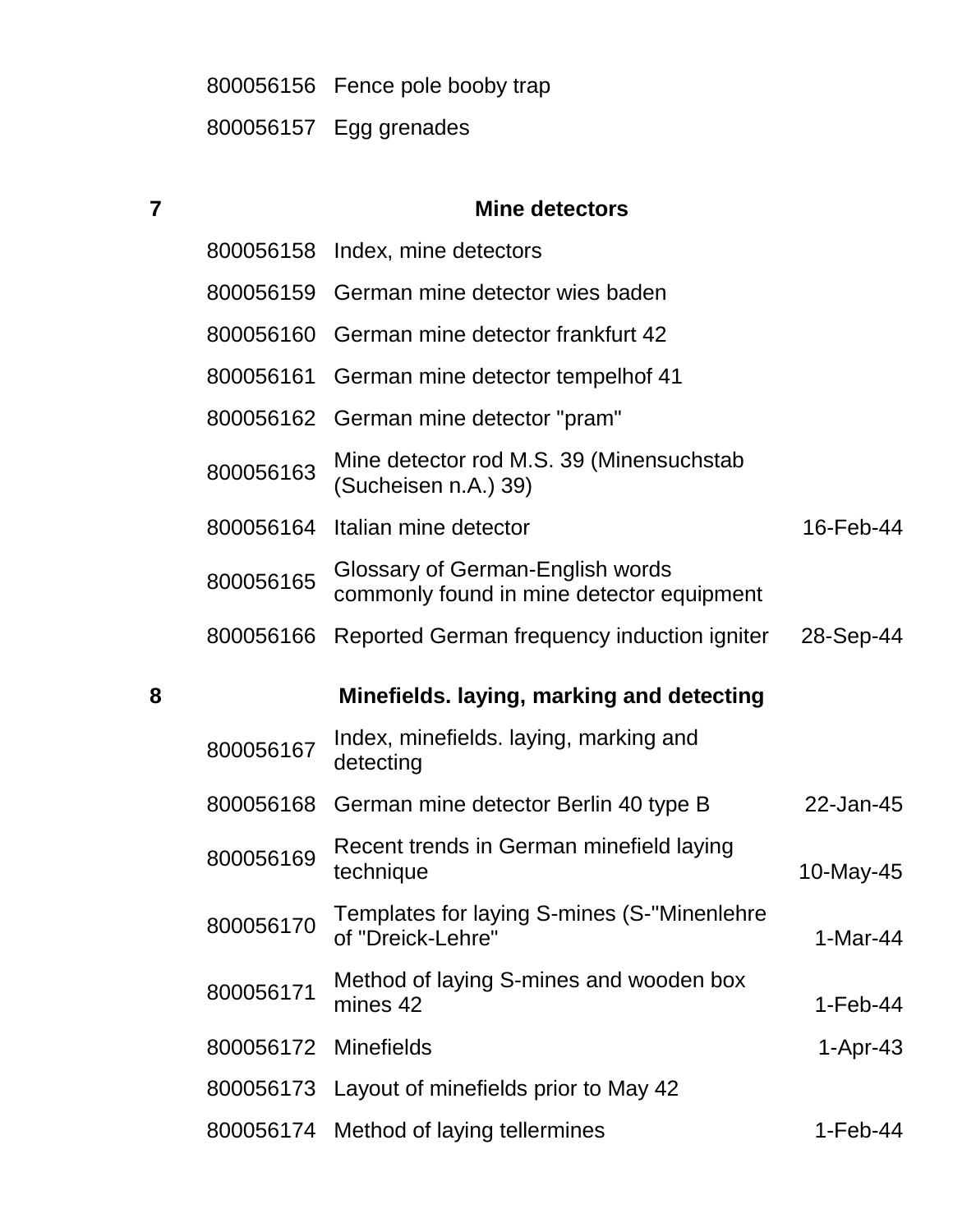| 800056175 Minefields |                                                                      | $1-May-43$ |
|----------------------|----------------------------------------------------------------------|------------|
|                      | 800056176 Reports of mining operations                               | $1-Jan-44$ |
|                      | 800056177 Mining and obstruction of airfields                        | $1-Apr-43$ |
|                      | 800056178 Minefields, simultaneous firing                            |            |
|                      | 800056179 Laying and marking of German minefields                    | $1-Auq-43$ |
|                      | 800056180 German methods of marking minefields                       |            |
|                      | 800056181 German doctrine in mine clearance                          | $1-Dec-43$ |
| 800056182            | Mine laying device Mine-Spacing wire<br>(Minen-messdrart) (2 copies) | 17-Jul-44  |
|                      | 800056183 Tellermine anti-lifting assembly (2 copies)                |            |
|                      | 800056184 German minefields in Normandy                              | 24-Jul-44  |
|                      |                                                                      |            |

#### **Demolition equipment**

| 800056185 Index, demolition equipment |
|---------------------------------------|
|                                       |

- Detonator no. 8 (Sprengkapsel No. 8)
- Safety fuze (Zeitzündschnur)
- Electric detonators (Glühzünder)
- Instantaneous fuse (Knallzündschnur)
- Borehole 28 100 gm. cartridge (Bohrpatrone 28)
- Prepared charge 200 gm. Slab (Sprengköper 28)
- 800056192 Prepared charge 1 kg. Slab (Sprengbüchse 24)
- Prepared charge 3 kg. Slab (Geballte Ladung, 3kg)
- Ball charge, 3kg
- Hollow demolition charge 300gm
- Hollow demolition charge 400gm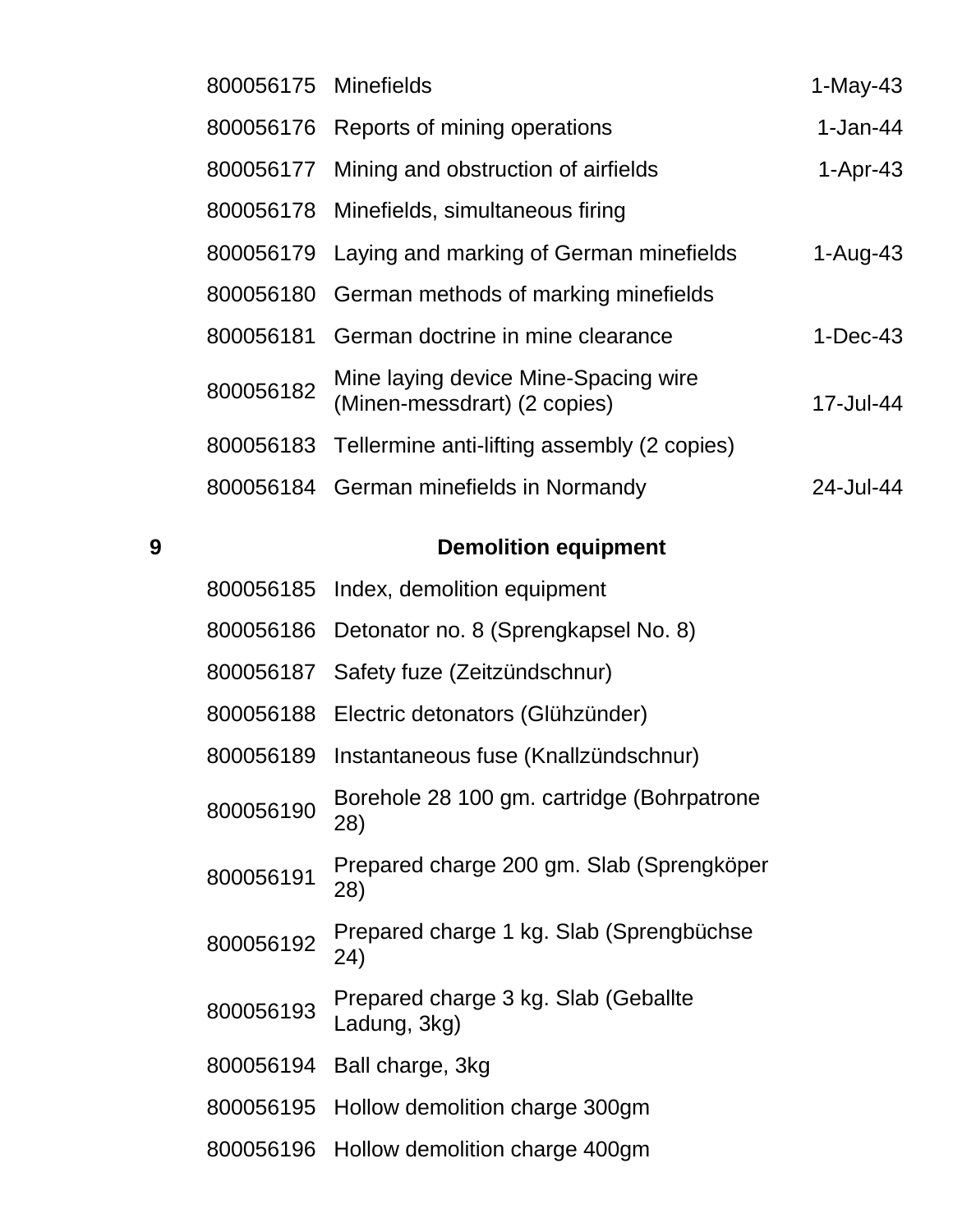(Hohlladung)

| 800056197 | Magnetic antitank hollow charge 500gm<br>(Hafthohlladung 500gm)                |
|-----------|--------------------------------------------------------------------------------|
| 800056198 | Hollow charge 12.5kg (Hohlladung 12.5kg)                                       |
| 800056199 | Hollow charge 13.5kg (Hohlladung 13.5kg)                                       |
| 800056200 | Hollow charge 50kg (Hohlladung 50kg)                                           |
| 800056201 | German "bell" demolition charges                                               |
| 800056202 | Dropping container for 50kg hollow charge<br>(Abwurfkiste)                     |
| 800056203 | Hollow ring charges (Hohlringladung)                                           |
| 800056204 | Pole charge (Stangenladung)                                                    |
| 800056205 | Grenade charge (Geballte ladung)                                               |
| 800056206 | Bangalore torpedo 3kg (Rohrladung stahl<br>3kg)                                |
| 800056207 | Bangalore torpedo (Gestreckte ladung)                                          |
| 800056208 | Demolition cartridges type Z (sprengpatrone<br>Z)                              |
| 800056209 | Adhesive paste (Kaltklebekitt)                                                 |
| 800056210 | Anti-magnetic plates on A.F.Vs.                                                |
| 800056211 | Camoflet equipment (Minenkammer<br>Sprenggerät)                                |
| 800056212 | <b>French demolition stores</b>                                                |
| 800056213 | German railway destruction truck                                               |
| 800056214 | Italian instantaneous fuse                                                     |
| 800056215 | Italian demolition kits                                                        |
| 800056216 | Italian naval initiation charge with clockwork<br>delay                        |
| 800056217 | German bangalore torpedo, trials showing<br>effect on wire obstacles and mines |

-Jul-44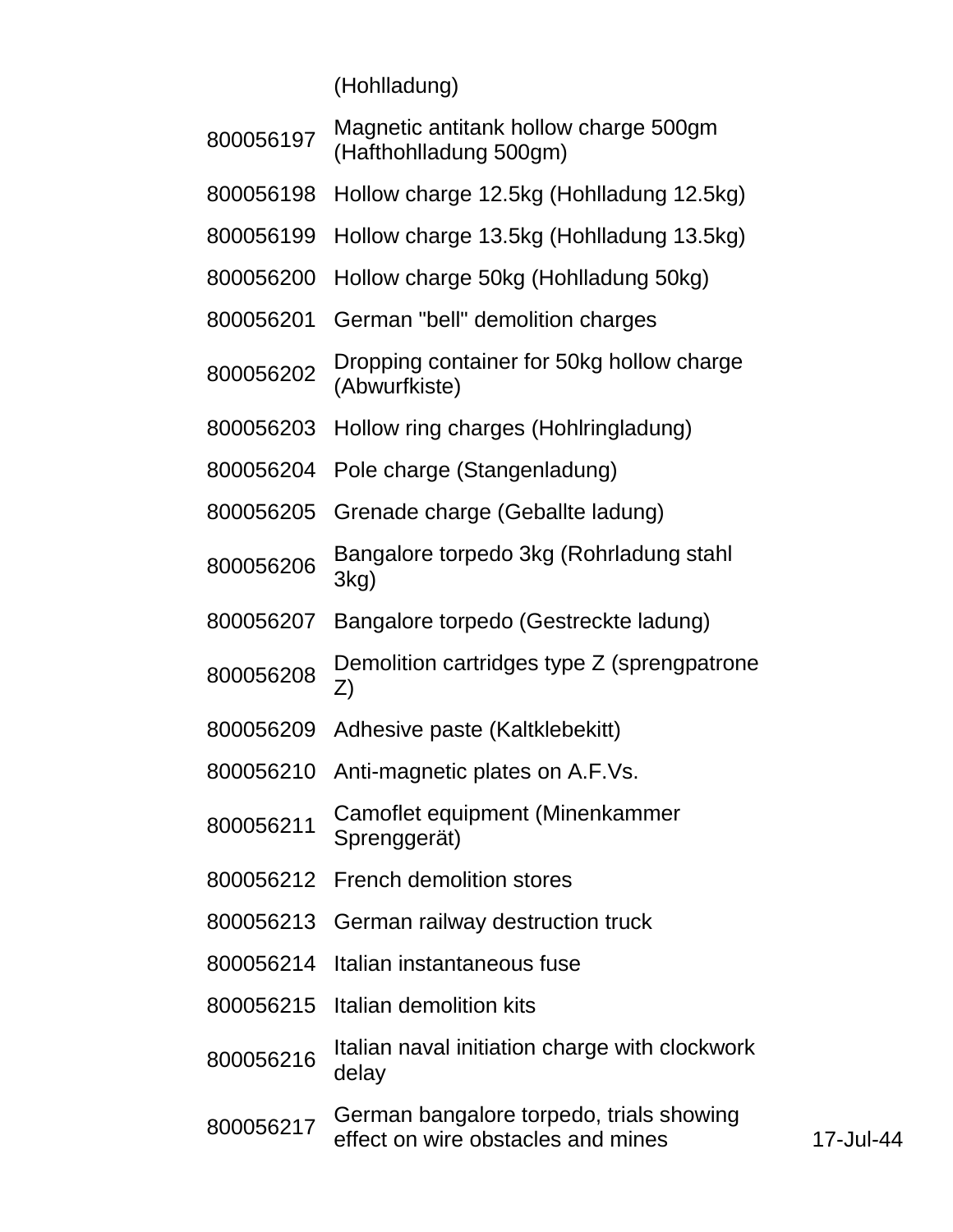|    |           | 800056218 German 3kg magnetic charge                        | 30-Nov-44 |
|----|-----------|-------------------------------------------------------------|-----------|
|    | 800056219 | German 22 lbs. demolition charge (Geballte<br>ladung 10 kg) |           |
| 10 |           | <b>Field exploders and accessories</b>                      |           |
|    |           | 800056220 index, field exploders and accessories            |           |
|    |           | 800056221 Field exploder, 1941 model                        |           |
|    |           | 800056222 Small exploder 1940 (Glühzündapparat 40)          |           |
|    |           | 800056223 Field exploder 1939 (Glühzündapparat 39)          |           |
|    |           | 800056224 Field exploder 1937 (Glühzündapparat 37)          |           |
|    |           | 800056225 Field exploders (Glühzündapparat)                 |           |
|    | 800056226 | Portable demolition kit 1940 (Zündgerät 40,<br>Tragbar)     |           |
|    |           | 800056227 Continuity tester (Leitungsprüfer 26)             |           |

 Test resistance and neon lamps (Verschaltwiderstnad Prüfgerät)

Electric cable (Leitung)

# **Explosives**

|                      | 800056230 Index, explosives                                    |  |
|----------------------|----------------------------------------------------------------|--|
|                      | 800056231 German explosives                                    |  |
|                      | 800056232 Properties of German explosives                      |  |
|                      | 800056233 Fillings of mines and demolition charges             |  |
| 800056234 explosives |                                                                |  |
|                      | 800056235 Labeling of German explosives                        |  |
|                      | 800056236 Labeling of bulk explosives and ammunition 20-Mar-44 |  |
|                      | 800056237 Italian plastic explosives                           |  |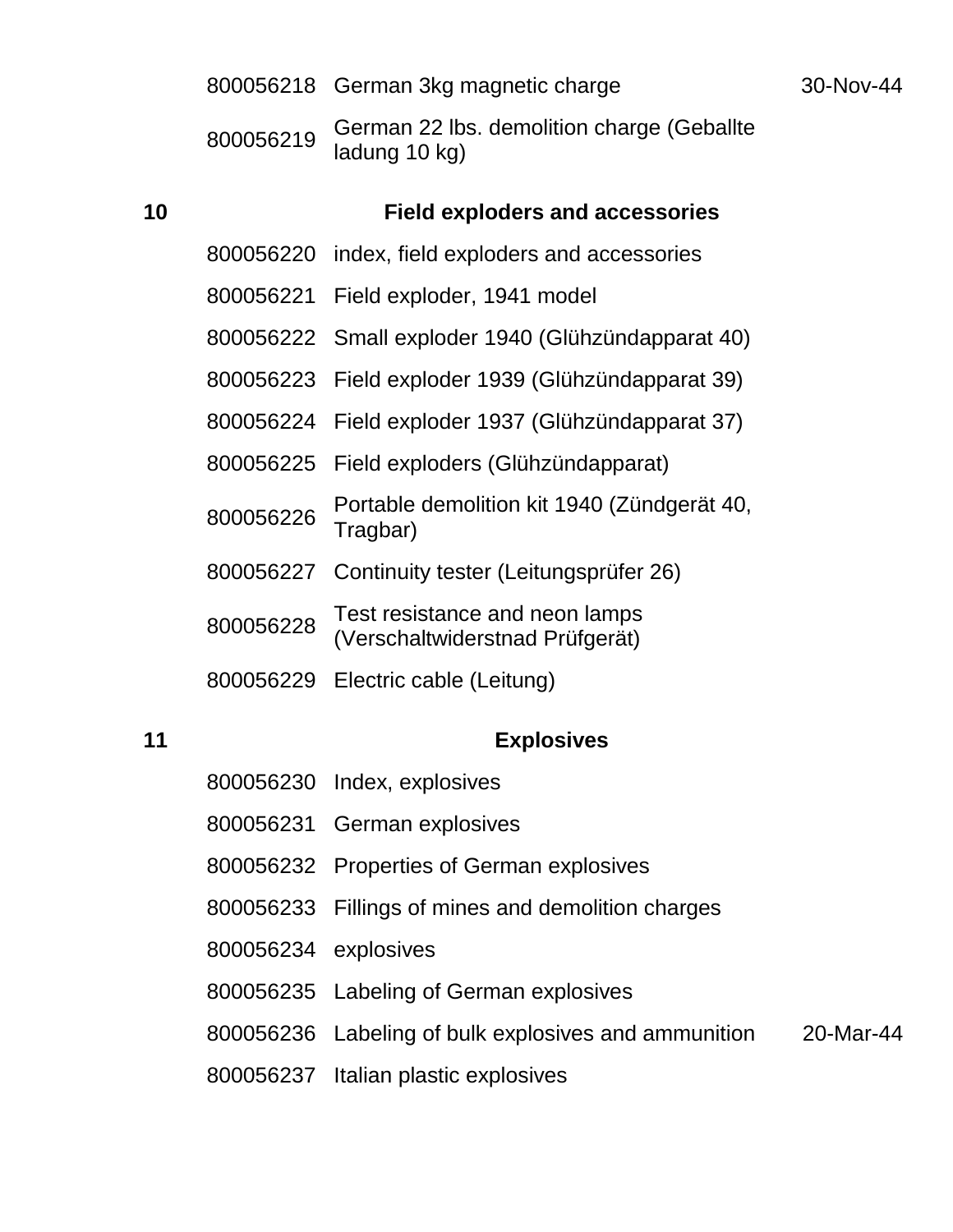| 12 |                  | <b>Demolition technique</b>                                      |            |
|----|------------------|------------------------------------------------------------------|------------|
|    |                  | 800056238 Index, demolition technique                            |            |
|    | 800056239        | Demolition of ports and towns                                    | $1-Feb-44$ |
|    | 800056240 Abatis |                                                                  |            |
|    |                  | 800056241 German demolition of vehicles                          | 26-Feb-44  |
|    |                  | 800056242 Demolition of artillery and small arms                 |            |
|    |                  | 800056243 Demolition charge for 2cm flak 30 and 38               |            |
| 13 |                  | <b>Grenades and grenade launchers</b>                            |            |
|    | 800056244        | Index, grenades and grenade launchers                            |            |
|    |                  | 800056245 German magnetic hollow charge 3.6kg                    |            |
|    | 800056246        | Hollow charge antitank grenade P. W. Mi. (L)<br>(Panzerwurfmine) |            |
|    | 800056247        | Egg-type hand grenade, model 39<br>(Eierhandgranate 39)          |            |
|    |                  | 800056248 Stick grenade model 39                                 |            |
|    |                  | 800056249 German improvised stick grenade                        |            |
|    | 800056250        | Stick grenade model 24                                           |            |
|    | 800056251        | Propaganda rifle grenade (Gewehr<br>propagandagranate)           |            |
|    | 800056252        | Grenade pistols                                                  |            |
|    | 800056253        | Rifle discharger and ammunition                                  |            |
|    | 800056254        | Italian hand grenades                                            |            |
|    | 800056255        | Italian hand grenade S.R.C.M. mod 35                             |            |
|    | 800056256        | Italian "L" type antitank hand grenade                           |            |
|    | 800056257        | Italian grenade O.T.O. mod 35                                    |            |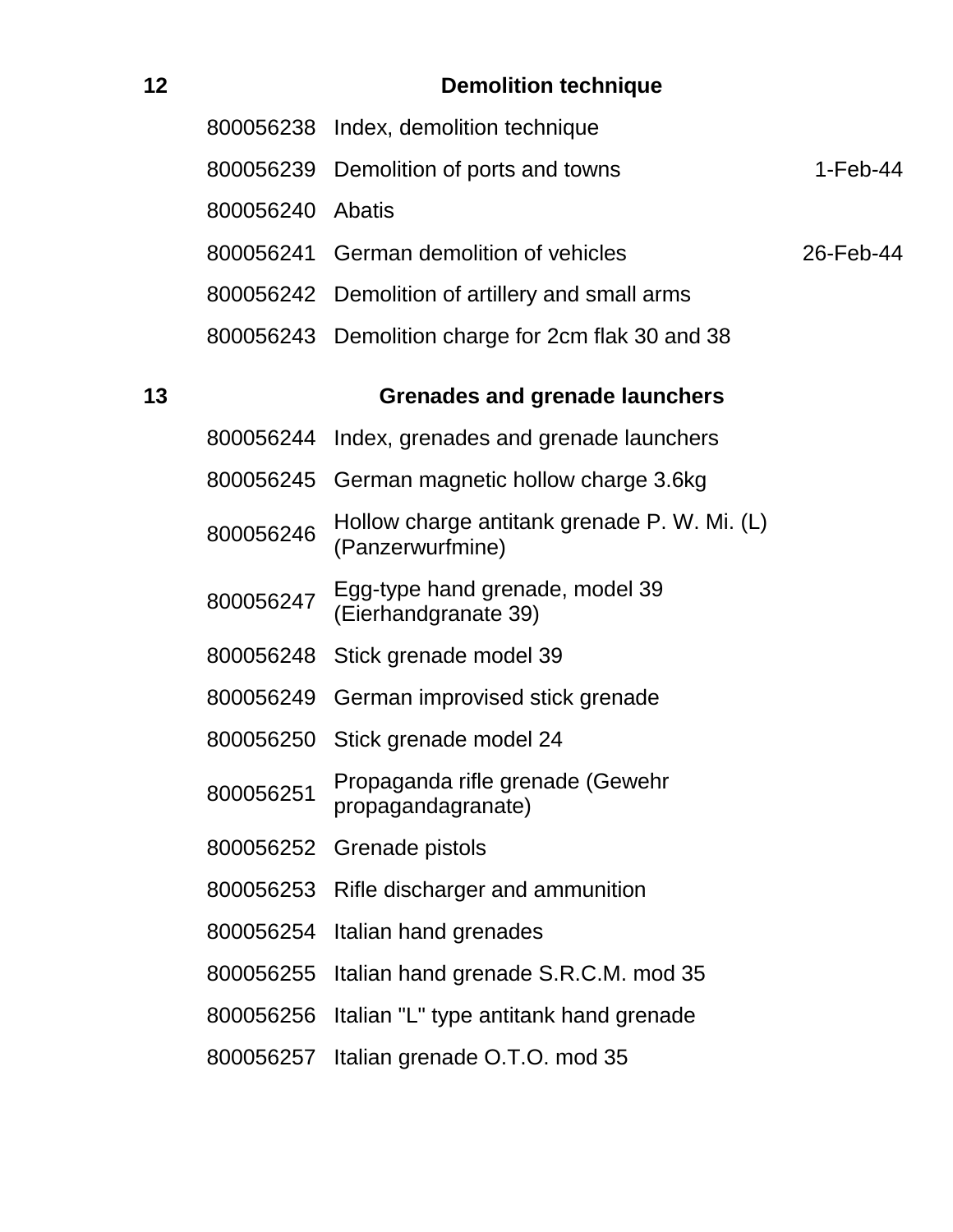# **1 Miscellaneous articles**

|                         |                      | 800056258 Long delay charges                                     | 12-Apr-45 |
|-------------------------|----------------------|------------------------------------------------------------------|-----------|
|                         |                      | 800056259 German hollow bounding mine                            | 23-May-45 |
|                         |                      | 800056260 German heavy antitank mine                             | 7-May-45  |
|                         | 800056261            | Antitank antipersonnel sperrmine                                 | 5-May-45  |
|                         | 800056262            | German bakelite pressure release device                          |           |
|                         |                      | 800056263 German ointment box mine                               | 30-Apr-45 |
|                         | 800056264            | German all-explosive pressure release<br>device                  | 14-Apr-44 |
|                         | 800056265            | German chemical-mechanical time igniter<br>"C.M.Z. 41.W"         | 19-Apr-45 |
|                         | 800056266            | Antivehicle mine employing tripwire operated<br>panzerfaust      | 23-Jan-45 |
|                         | 800056267            | German mine detector wien 41                                     |           |
| $\overline{\mathbf{2}}$ |                      | Index, binder 2                                                  |           |
|                         | 800056268            | Introduction to Handbook on enemy<br>engineer equipment part two | 8-Jun-44  |
|                         | 800056269            | Index to enemy equipment handbook                                |           |
|                         |                      | <b>Obstacles</b>                                                 |           |
|                         |                      | 800056270 Index, obstacles                                       |           |
|                         |                      | 800056271 Heavy gauge wire (Simplex - Stacheldraht)              |           |
|                         |                      | 800056272 Barbed wire                                            |           |
|                         |                      | 800056273 Standard types of iron pickets                         |           |
|                         |                      |                                                                  |           |
|                         |                      | 800056274 Apron fences                                           |           |
|                         | 800056275 Concertina |                                                                  |           |

Snares (Drahtschlingen)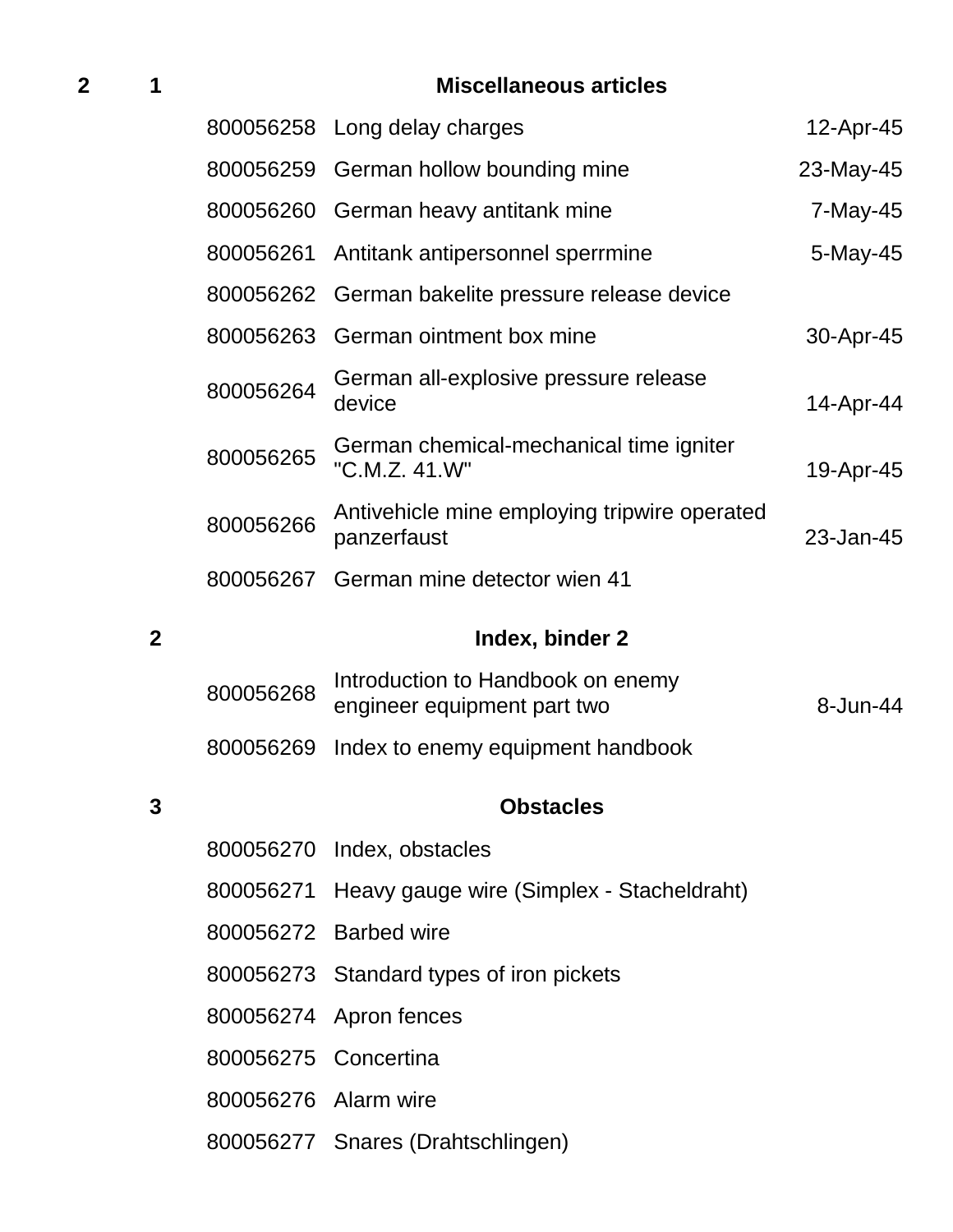| 800056278             | Wire netting (Maschendrahtzaun)                                           |           |  |
|-----------------------|---------------------------------------------------------------------------|-----------|--|
|                       | 800056279 Trip wire (Stolperdrahthindernis)                               |           |  |
| 800056280 Knife rests |                                                                           |           |  |
|                       | 800056281 Wire in coastal areas                                           |           |  |
|                       | 800056282 "Brun" obstacle                                                 |           |  |
|                       | 800056283 Concrete and brickwork                                          |           |  |
|                       | 800056284 Concrete antitank obstacles                                     |           |  |
| 800056285             | Concrete dragon's teeth obstacles                                         |           |  |
|                       | 800056286 Pillboxes in walls                                              |           |  |
|                       | 800056287 Walls with gaps                                                 |           |  |
|                       | 800056288 Antitank roadblock                                              |           |  |
| 800056289             | Obstacle guarding bridge exits                                            |           |  |
| 800056290             | "Chicanes"                                                                |           |  |
| 800056291             | De Cointet antitank obstacles (Belgian)<br>(Panzer KF Wagensperre 492 (F) |           |  |
|                       | 800056292 Railroad wheel antitank obstacle                                |           |  |
|                       | 800056293 Concrete rollers on airfields                                   |           |  |
| 800056294 Tetrahedra  |                                                                           |           |  |
| 800056295             | Hedgehogs (Bildhoft Neuzeitlicher<br>Stellungsban)                        | 15-Sep-42 |  |
| 800056296             | Curved rail                                                               |           |  |
| 800056297             | German concrete antitank obstacles                                        |           |  |
| 800056298             | Underwater obstacles                                                      |           |  |
| 800056299             | Crowsfeet                                                                 |           |  |
|                       | 800056300 Beach obstacles using captured mines                            | 17-Jul-44 |  |
|                       | Dejsfereed concrete hedseleer heech                                       |           |  |

 Reinforced concrete hedgehog beach obstacle 17-Jul-44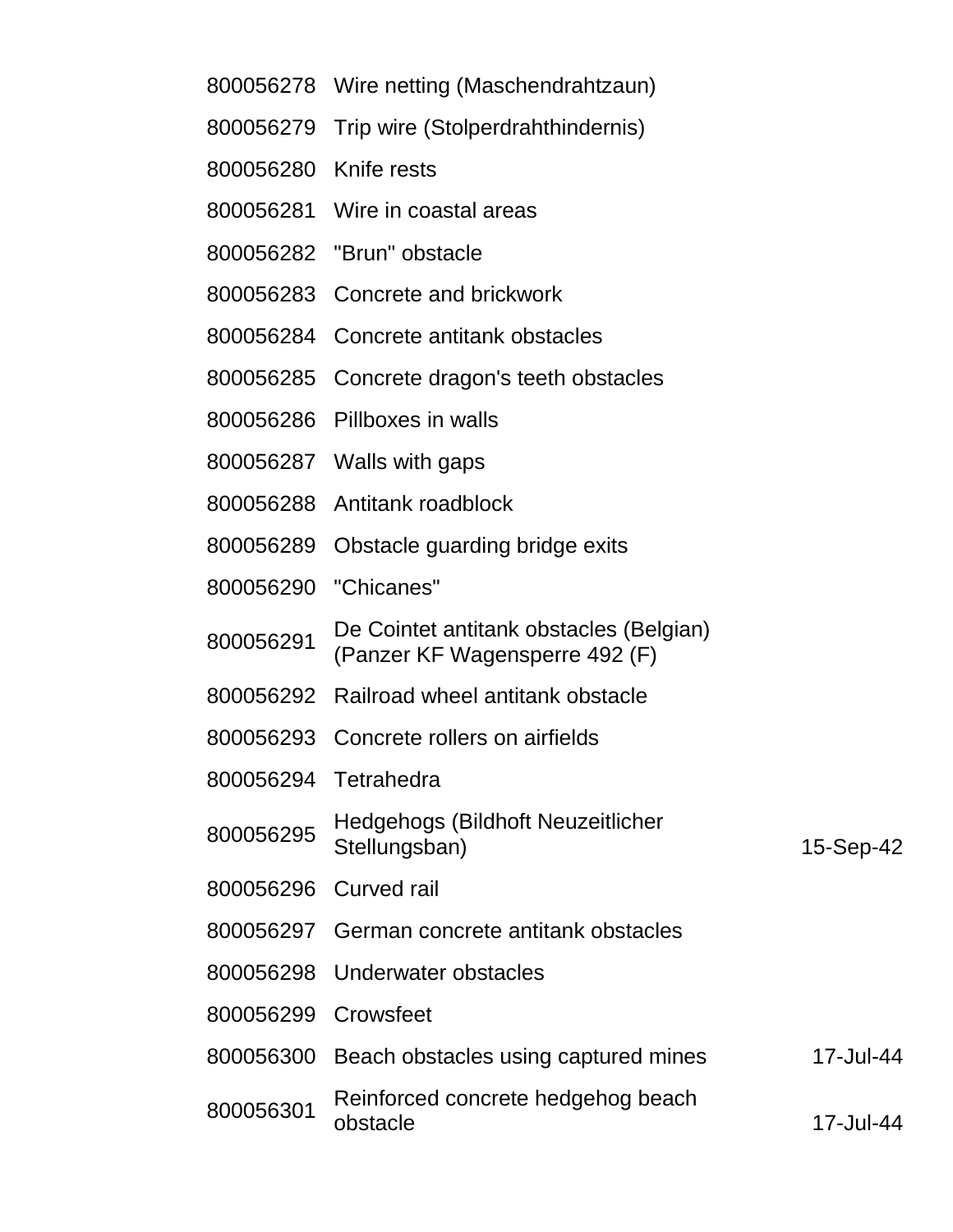| 4 |                   | <b>Field fortifications</b>                            |
|---|-------------------|--------------------------------------------------------|
|   |                   | 800056303 Index, field fortifications                  |
|   |                   | 800056304 Fortifications German engineer practice      |
|   |                   | 800056305 German west wall 1939                        |
|   |                   | 800056306 Infantry fieldworks                          |
|   |                   | 800056307 Cupolas and turrets                          |
|   |                   | 800056308 Tank turrets                                 |
|   | 800056309         | Precast concrete loopholes for field<br>fortifications |
|   | 800056310 Tunnels |                                                        |
|   |                   | 800056311 Magazine, type 1a                            |
|   |                   | 800056312 Magazine, type 2a                            |
|   | 800056313         | Cable junction chambers types 140 and 250              |
|   | 800056314         | Mobile steel pillbox                                   |
|   |                   | 800056315 Elevated emplacements                        |
|   |                   | 800056316 Underground pillboxes (Tobruk)               |
|   |                   | 800056317 Underground pillboxes                        |
|   | 800056318         | Machinegun Pillboxes (Pilzstand)                       |
|   | 800056319         | Brickwork machine gun emplacement                      |
|   |                   | 800056320 Machine gun Emplacement                      |
|   |                   | 800056321 Tank emplacement                             |
|   |                   | 800056322 "Ringstand"                                  |
|   |                   | 800056323 Light concrete defense post                  |
|   |                   | 800056324 Twin emplacements                            |
|   |                   |                                                        |

Pillbox, type 626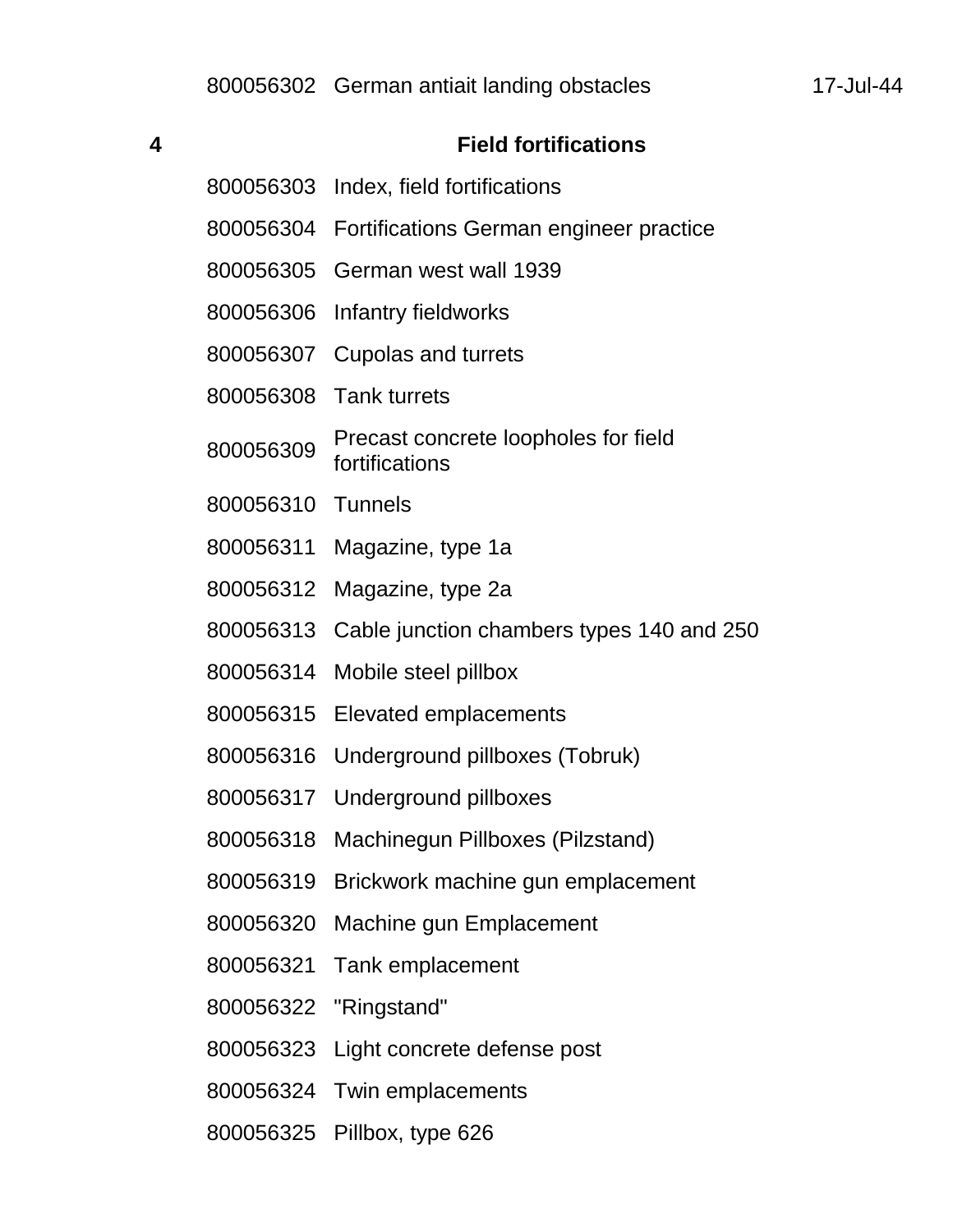- Emplacent for light A. A. gun or mortar
- Emplacement type 61A
- Emplacement type for 2 cm flack
- Emplacement type for 5 cm Kw. K.
- Pillbox for 105 mm flak gun
- Pillbox for 150 mm gun
- Heavy German gun emplacement
- Reinforced concrete emplacement
- Pillbox, type VF-3
- Pillbox, type UW-5
- Machine gun pillbox, type U-7
- Pillbox, type TO-7
- Emplacement over shelter, type 66
- Pillboxes, types 194 & 195
- Emplacement with shelter, type L-401
- Emplacement with shelter, type L-402
- Machine gun pillbox, type 624
- Leitstand
- Artillery observation and command post
- Coast battery command post
- Observation post with shelter, type 143
- Heavy A. A. battery command post, type L-
- Observation post with shelter, type 637
- Special shelter at St. Nazaire
- Underground shelter with steel cupola
- German concrete shelter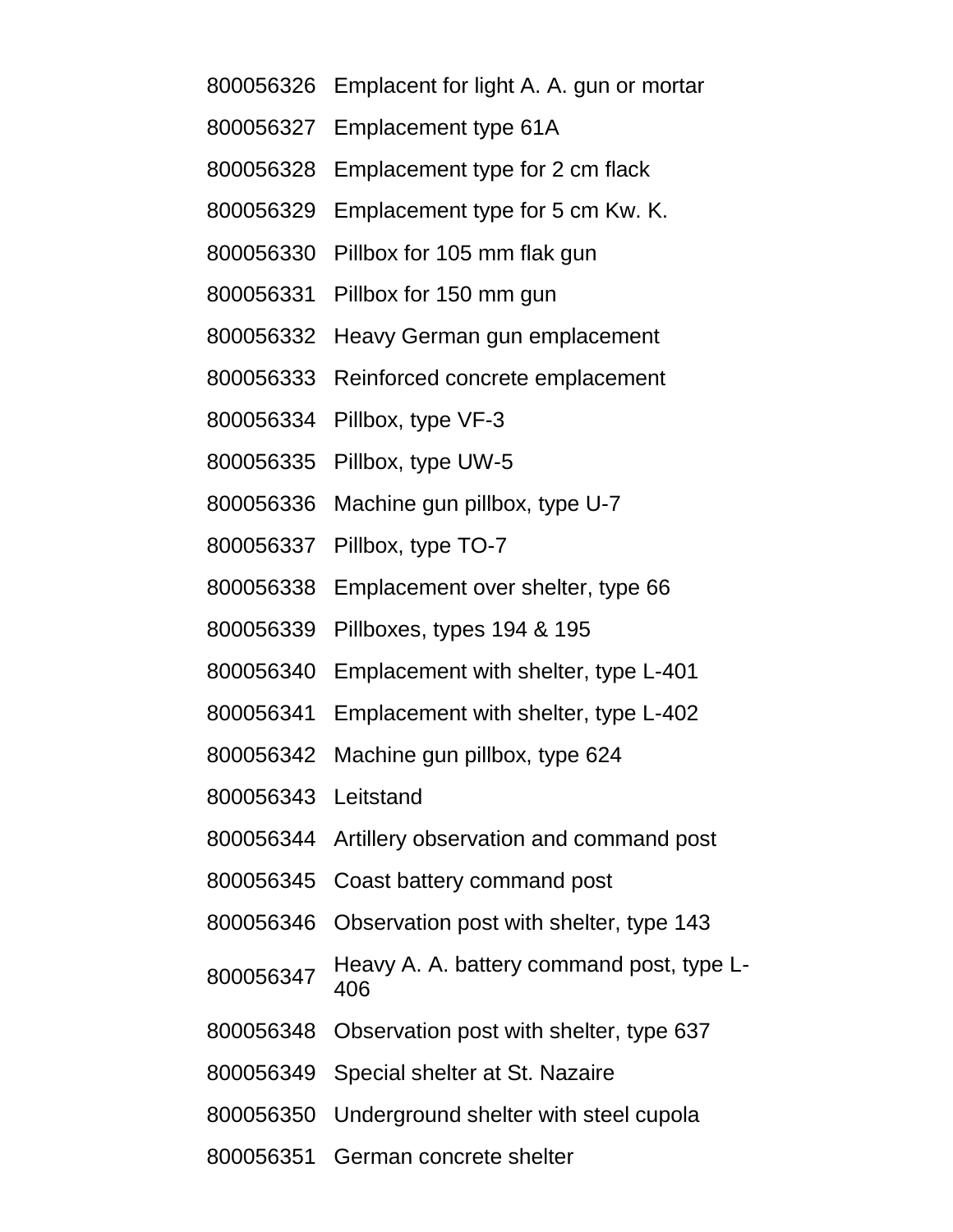| 800056352 | Shelter, personnel & equipment, type 12<br>men               |           |
|-----------|--------------------------------------------------------------|-----------|
|           | 800056353 Headquarters shelter, type SK 1                    |           |
|           | 800056354 Details for shelters, types UF 3, 4, 5, and 14     |           |
|           | 800056355 Shelter, type 117                                  |           |
|           | 800056356 Shelter, type L-405                                |           |
|           | 800056357 Shelter, type L-407                                |           |
|           | 800056358 Shelter, type 446                                  |           |
|           | 800056359 Shelter, type 501                                  |           |
|           | 800056360 Shelter, type 502                                  |           |
|           | 800056361 Shelter, type 502 (modified)                       |           |
|           | 800056362 Shelter, type 601                                  |           |
|           | 800056363 Shelter, type 608                                  |           |
|           | 800056364 Shelter, type 621                                  |           |
|           | 800056365 Shelter, type 622 (double compartment)             |           |
|           | 800056366 Shelter, type 628                                  |           |
|           | 800056367 Shelter, type 629                                  |           |
| 800056368 | Concrete for field fortifications, German<br>specifications  | 9/27/1944 |
| 800056369 | German alarm flare                                           | 9/27/1944 |
|           | Bridging, general and equipage up to 10<br>tons              |           |
| 800056370 | Index, bridging, general and equipage up to<br>10 tons       |           |
| 800056371 | <b>Floating bridges</b>                                      |           |
| 800056372 | Capacity of bridging column B. (motorized or<br>horse drawn) |           |

Data required for LZ bridge building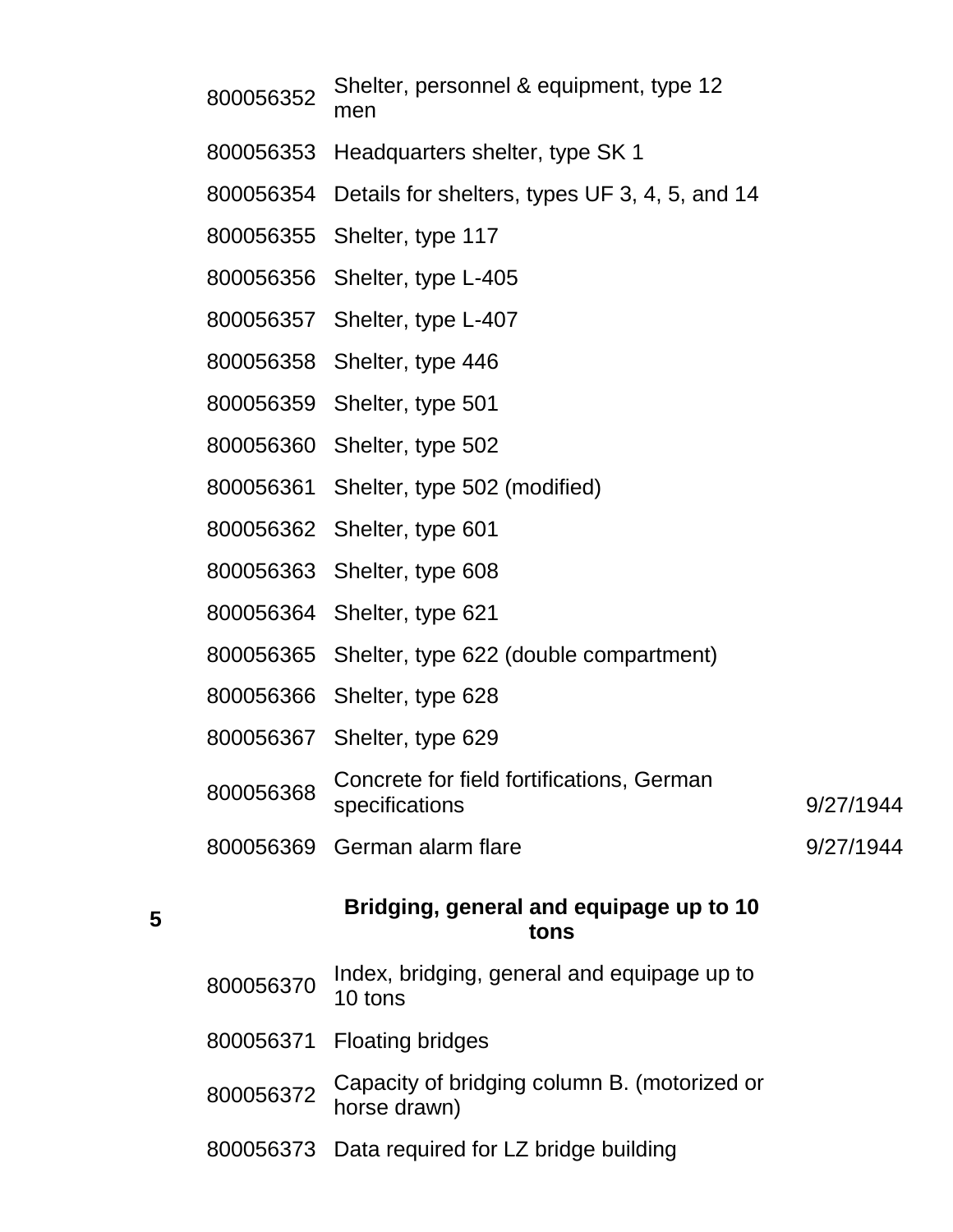|   |           | 800056374 German bridging equipment                                                           |            |
|---|-----------|-----------------------------------------------------------------------------------------------|------------|
|   | 800056375 | Condensed tables German floating bridges<br>and ferrying equipment                            |            |
|   | 800056376 | Trackways (Ubergangsheine)                                                                    |            |
|   | 800056377 | Boats and light assault bridges, general                                                      |            |
|   | 800056378 | Pnumatic boat assault bridge, 1939 pettern<br>(Flosssackschnellsteg 39)                       |            |
|   | 800056379 | Three types of improvised assault bridges<br>built on small pnumatic boats                    |            |
|   | 800056380 | Class 8 pnumatic boat bridge                                                                  |            |
|   | 800056381 | Assault bridges on large pnumatic boats                                                       | $1-Feb-44$ |
|   | 800056382 | Light assault bridge for motorcycles<br>(Krandschützensteg)                                   |            |
|   | 800056383 | Light assault bridge for motorcycles,<br>reinforced                                           |            |
|   | 800056384 | Folding single span footbridge<br>(Zusammenlegbarer Uferschellsteg mit<br>Mittlelversteifung) |            |
|   |           | 800056385 "A" equipment (Brüchengerät "A")                                                    |            |
|   | 800056386 | Bridging column "C" (Brückenkolonne "C")                                                      |            |
|   |           | 800056387 "D" equipment (Brüchengerät "D")                                                    |            |
|   | 800056388 | Light tracked timber bridge (Leichte<br>Spürtafelbrücke)                                      |            |
|   |           | 800056389 "Birago" equipment (Brüchengerät)                                                   |            |
|   |           | 800056390 M 36 (Do) equipment                                                                 |            |
| 6 |           | Bridging equipage 10 tons and over                                                            |            |
|   | 800056391 | Index, bridging equipage 10 tons and over                                                     |            |
|   |           | Fived bridges small hav girder                                                                |            |

 $800056392$  Fixed bridges, small box girder (Brückengerat K)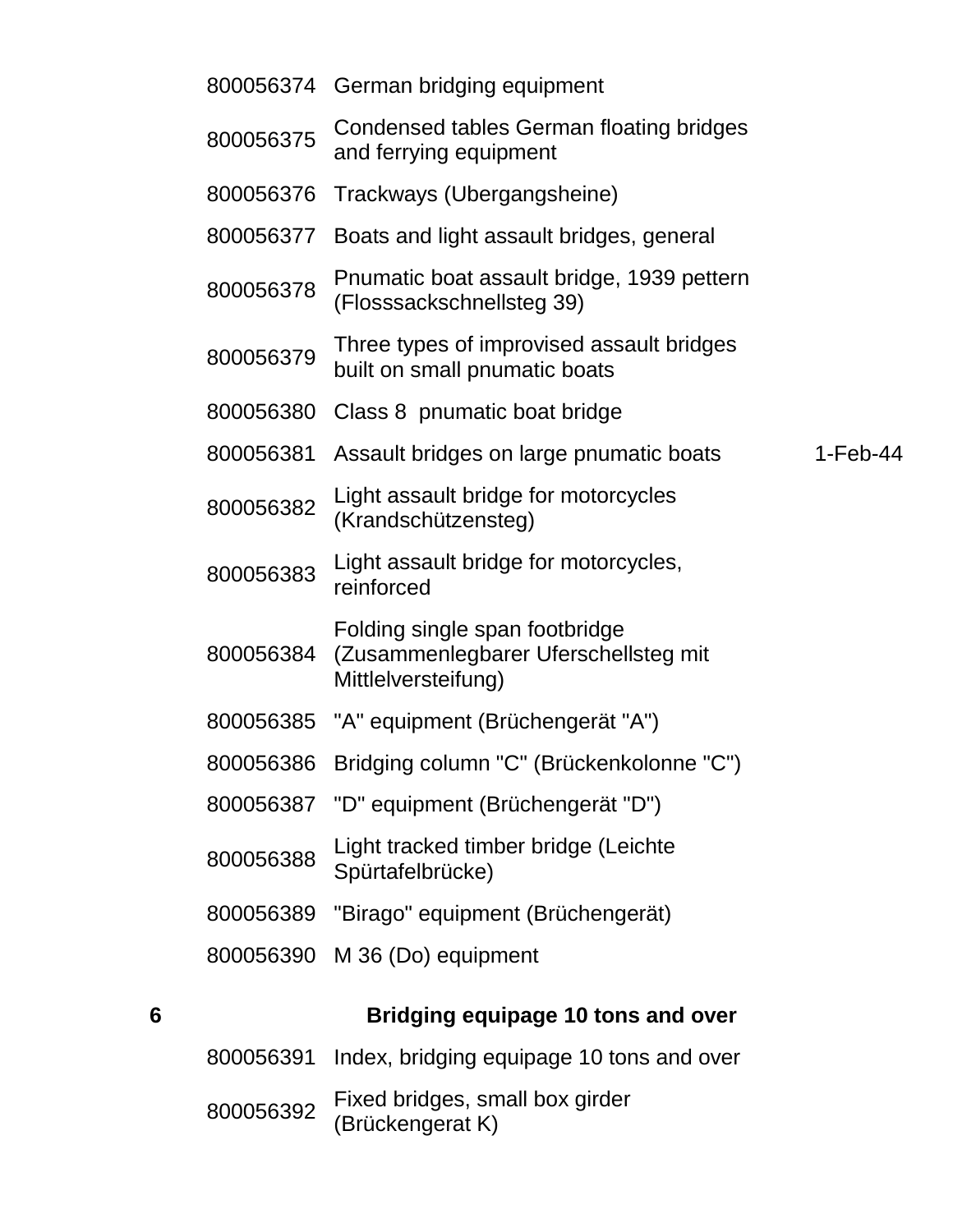| 7 |           | Assault boats, motor boats and ferries                                               |
|---|-----------|--------------------------------------------------------------------------------------|
|   | 800056409 | French pontoon & Trestle equipment, 1935<br>pattern                                  |
|   | 800056408 | French F.C.M. Bridging equipment                                                     |
|   | 800056407 | French bridging column "FCM"<br>(Brückenkolonne FCM)                                 |
|   | 800056406 | German LZ bridge bottom tensioning                                                   |
|   | 800056405 | LZ bridge loading table for 3 ton trucks and<br>15 ton railway cars                  |
|   | 800056404 | Components of LZ bridge unit, with weights                                           |
|   | 800056403 | LZ bridge, loading, storage and maintenance                                          |
|   | 800056402 | Glossary of LZ bridging terms                                                        |
|   | 800056401 | LZ bridge, description of components                                                 |
|   | 800056400 | LZ bridge (Leichte Z Brücke)                                                         |
|   | 800056399 | Reinforcing German "B" pontoon and trestle<br>equipment (Verstarktes Brückengerat B) |
|   | 800056398 | German "B" pontoon and trestle equipment<br>(Brückengerat B)                         |
|   | 800056397 | Bridging column "T" (Brückenkolonne "T")                                             |
|   | 800056396 | Heavy pontoon bridge (Schwere<br>Spurtafelbrücke, or S-brücke)                       |
|   | 800056395 | 22 ton portable track bridge (Unger)                                                 |
|   | 800056394 | German 24-ton heavy tracked bridge<br>(Schwere Spurtafelbrücke (24-T))               |
|   |           | 800056393 Bridging column K (Brückenkolonne K)                                       |

|           | 800056410 Index, assault boats, motor boats and ferries     |
|-----------|-------------------------------------------------------------|
|           | 800056411 Boats and light assault bridges, introduction     |
| 800056412 | Small pnumatic boat, 1934 pattern (Kleiner<br>Flosssack 34) |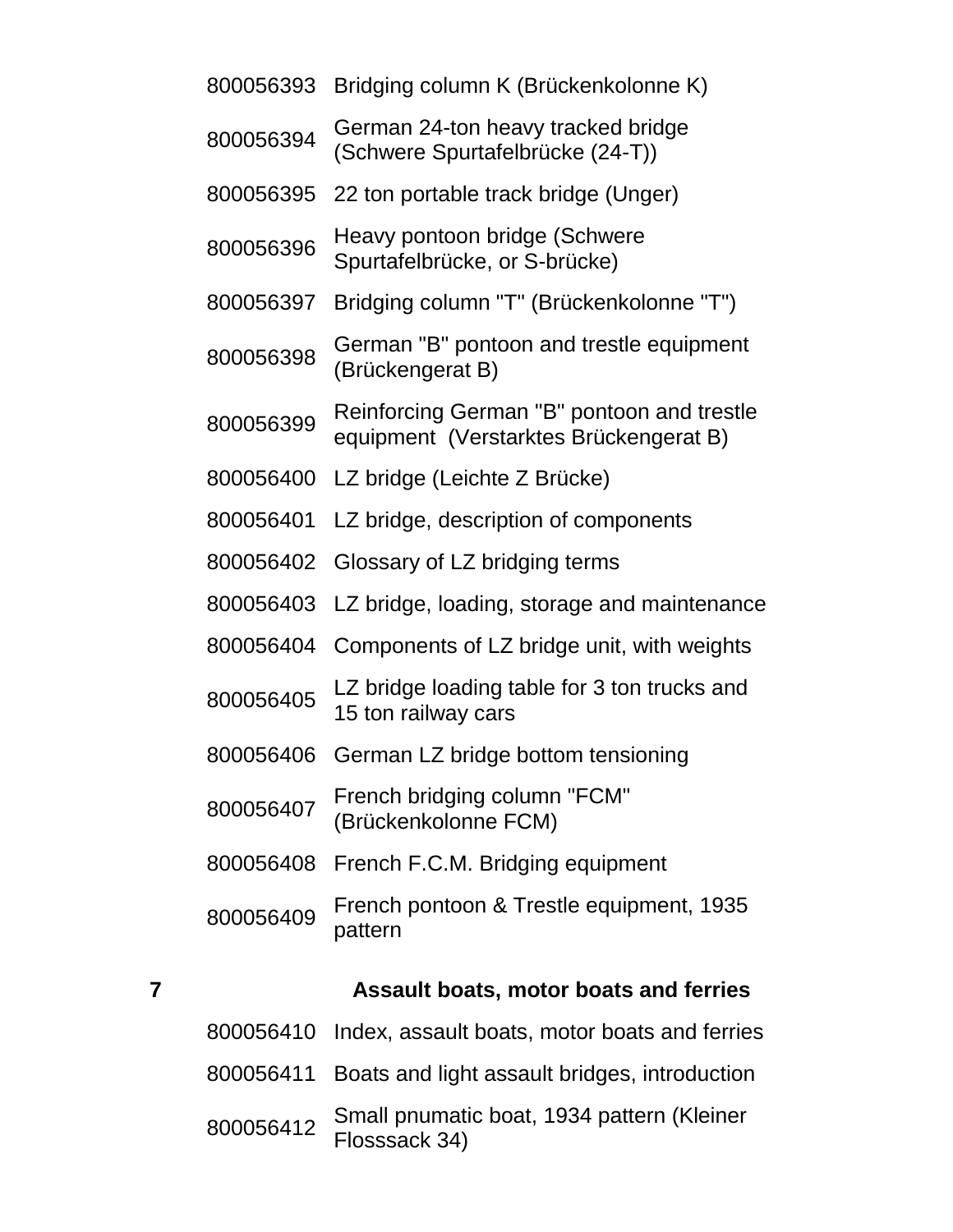|           | Introduction to Handbook on enemy                               |
|-----------|-----------------------------------------------------------------|
|           | cover, binder 3                                                 |
| 800056428 | 60 ton raft ferry constructed with bridging<br>equipment "B"    |
| 800056427 | Italian assault boat                                            |
|           | 800056426 "T" shaped rafts                                      |
| 800056425 | Dimensions and capacity of common<br>German river barges        |
| 800056424 | Tank landing craft, general                                     |
| 800056423 | Assault landing craft (LCA)                                     |
| 800056422 | Engineer landing craft (pionier Landungsboot<br>39, 40, and 41) |
| 800056421 | Siebel ferry                                                    |
| 800056420 | 400 horse power heavy engineer storm boat,<br>1942 pattern      |
| 800056419 | <b>Motor Boat</b>                                               |
| 800056418 | Storm boat motor, 1939 pattern<br>(Sturmbootmotor 39)           |
| 800056417 | Light storm boat, 1939 (Pionier Sturmboot 39<br>Leicht)         |
| 800056416 | Transport of pnumatic boats                                     |
| 800056415 | Construction of class 2 & class 4 pnumatic<br>boat decked rafts |
| 800056414 | Pnumatic boat rafts, 2, 4, and 8 tons                           |
| 800056413 | Large pnumatic boat, 1934 pattern (Grosser<br>Flosssack 34)     |

<sup>800056429</sup> Introduction to Handbook on enemy engineer equipment part three of three

**3 1 cover, binder 3**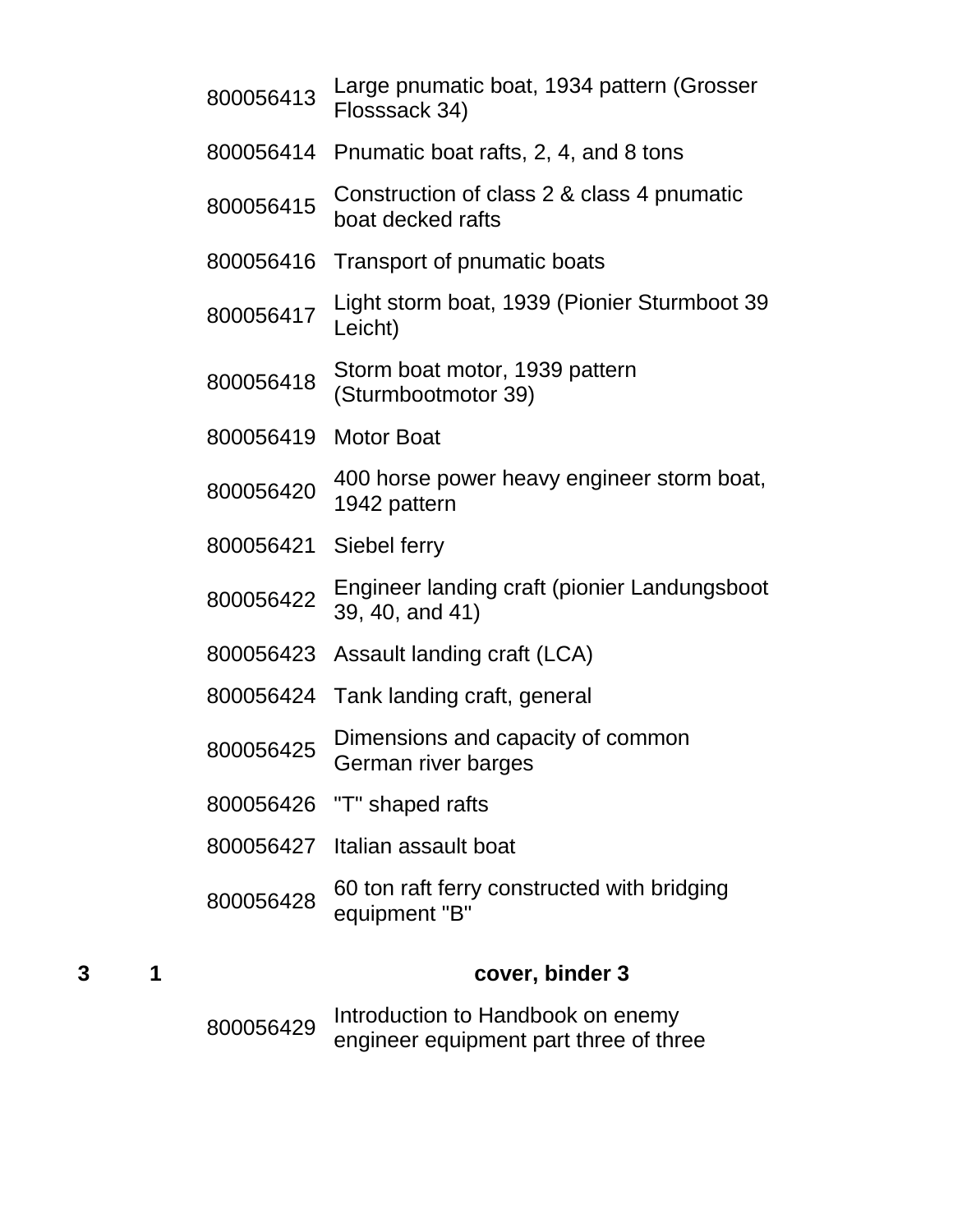| $\overline{\mathbf{2}}$ |           | Index, binder 3                                                    |
|-------------------------|-----------|--------------------------------------------------------------------|
|                         | 800056430 | Introduction to Handbook on enemy<br>engineer equipment part three |
|                         | 800056431 | Index to enemy equipment handbook                                  |
| 3                       |           | <b>Smoke and smoke generators</b>                                  |
|                         |           | 800056432 Index, smoke and smoke generators                        |
|                         |           | 800056433 Smoke hand grenade 41                                    |
|                         |           | 800056434 Smoke hand grenade 39                                    |
|                         |           | 800056435 Smoke candle 39                                          |
|                         |           | 800056436 Smoke candle S                                           |
|                         | 800056437 | Long burning smoke generator Nb. K. L. 42<br>(Langnebelkerze 42)   |
|                         | 800056438 | Glass smoke grenades (Blendkörper 1 H)                             |
|                         |           | 800056439 Barrel smoke sprayer (Fassnebelzarstänber)               |
|                         | 800056440 | Smoke generator 41                                                 |
|                         | 800056441 | Smoke generator (Rauchrohr)                                        |
|                         | 800056442 | Smoke sprayers mounted on armored<br>fighting vehicles             |
|                         | 800056443 | Smoke generators on armored fighting<br>vehicles                   |
|                         | 800056444 | 10 cm (4 in.) German B.L. smoke mortar 40                          |
|                         | 800056445 | 10 cm (4 in.) German M-.L. smoke mortar                            |
|                         | 800056446 | Use of smoke generators on water                                   |
|                         | 800056447 | Italian smoke and incendiary hand grenades                         |
|                         | 800056448 | Italian smoke hand grenades                                        |
|                         |           |                                                                    |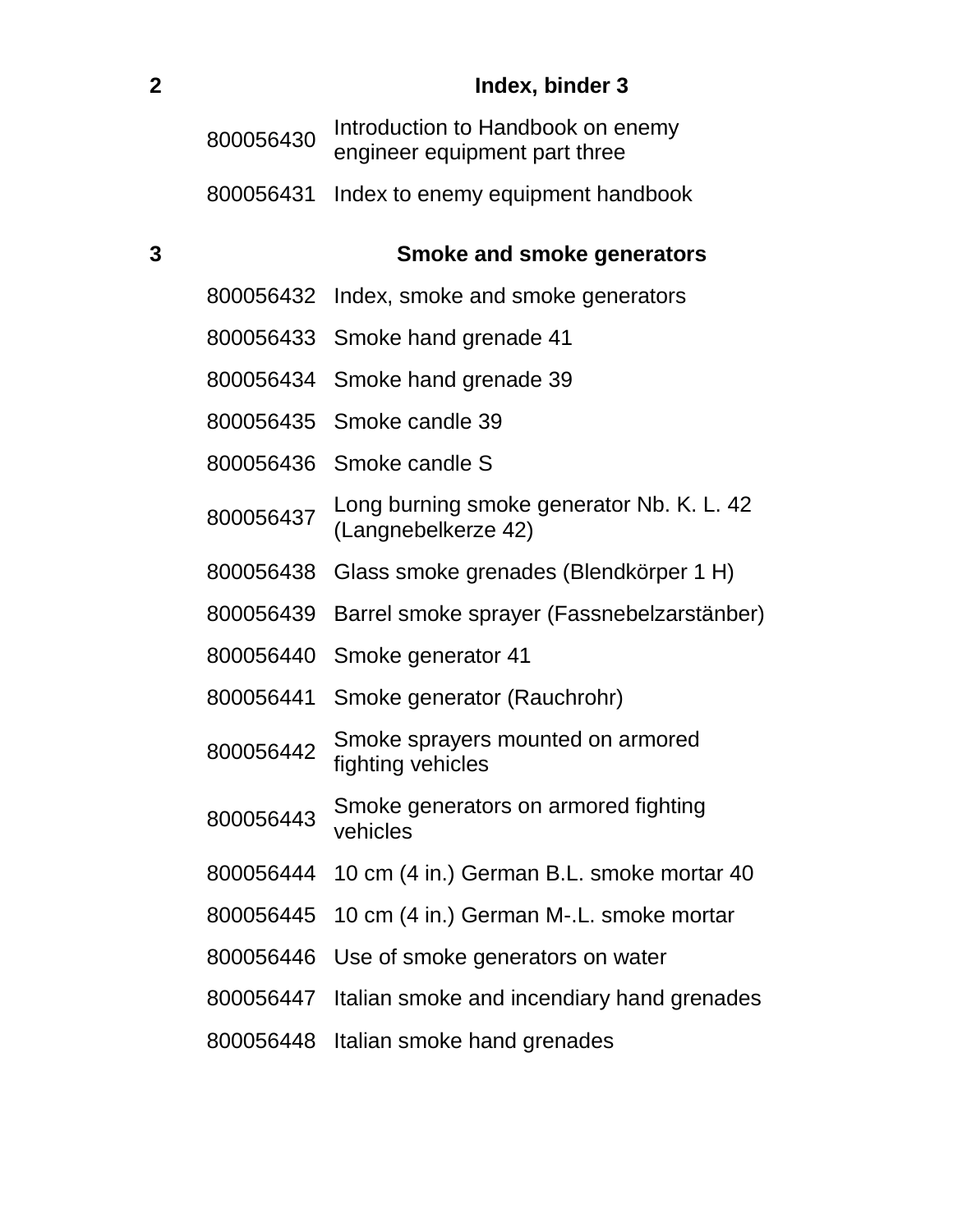| <b>Flamethrowers</b> |
|----------------------|
|                      |

|   | 800056449 | Index, flamethrowers                                              |              |
|---|-----------|-------------------------------------------------------------------|--------------|
|   | 800056450 | German armored half tracked flamethrower<br>vehicle               | 10-Feb-45    |
|   | 800056451 | German portable single burst flamethrower<br>46                   | 28-Mar-45    |
|   |           | 800056452 Portable flamethrower, model 42                         |              |
|   | 800056453 | Portable flamethrower, model 41                                   | 5-Mar-43     |
|   | 800056454 | Trailer type flamethrower                                         |              |
|   |           | 800056455 Flamethrower tank, Pz. Kw. III                          |              |
|   |           | 800056456 Flamethrower tank, Pz. Kw. II (F)                       | $1-Feb-44$   |
|   | 800056457 | Armored flamethrower vehicle Sd. Kfz. 251/6<br>(Panzerflammwagen) |              |
|   | 800056458 | <b>Fougasse Flamethrower</b>                                      |              |
|   | 800056459 | Flamethrower servicing equipment                                  |              |
|   | 800056460 | Medium flamethrower                                               | $1-Oct-41$   |
|   | 800056461 | Light portable flamethrower (old pattern)                         |              |
|   |           | 800056462 Use of flame in defense                                 |              |
|   | 800056463 | Italina portable flamethrower model 41                            | $9 - Jun-43$ |
|   |           | 800056464 Italina portable flamethrower model 40                  | $1-Feb-43$   |
|   | 800056465 | Italina portable flamethrower model 35                            | $1-Feb-43$   |
|   | 800056466 | Italina portable flamethrower fuel                                |              |
|   | 800056467 | Italina portable flamethrower tank L3.33 L.F.                     | $1 - Jun-42$ |
| 5 |           | <b>Mechanical equipment</b>                                       |              |
|   |           | 800056468 index, mechanical equipment                             |              |
|   | 800056469 | Mobile crane 6 tons Sd. Kfz. 9/1 (Drenkran<br>Kraftwagen 6-T)     | 8-Nov-43     |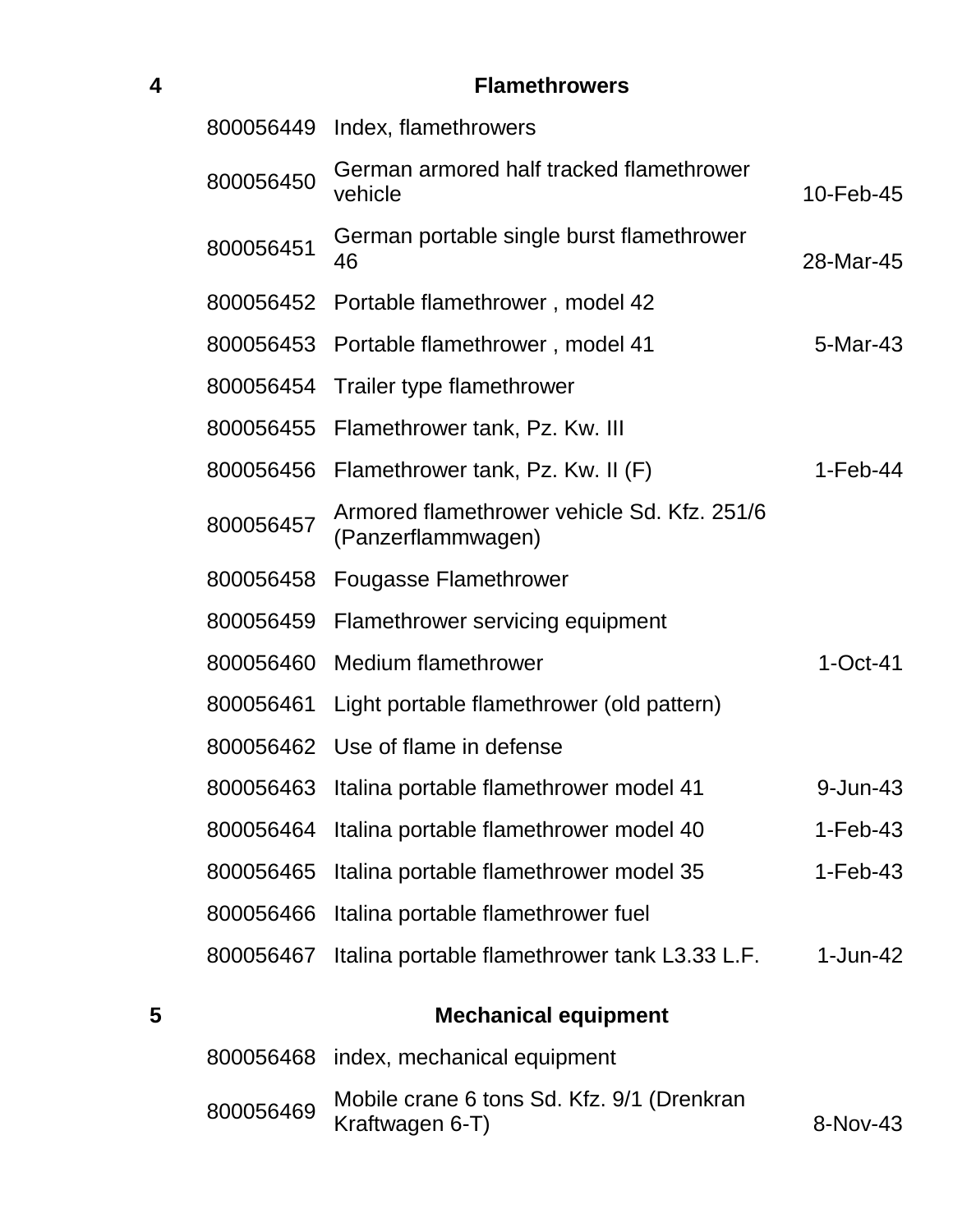|                 |           | 800056470 Entrenching tool (Klappspaten)                                    |            |
|-----------------|-----------|-----------------------------------------------------------------------------|------------|
|                 |           | 800056471 Wire cutters (Drahtschere)                                        |            |
|                 |           | 800056472 Blast drive rod (Donnerkeil)                                      |            |
| $6\phantom{1}6$ |           | <b>Gasoline driven power tools</b>                                          |            |
|                 | 800056473 | Index, gasoline driven power tools                                          |            |
|                 | 800056474 | Portable gasoline driven power saws<br>(incomplete)                         | 17-Jul-44  |
|                 | 800056475 | German portable gasoline driven power saw                                   | 19-Jan-44  |
| $\overline{7}$  |           | Air compressors and pnumatic tools                                          |            |
|                 | 800056476 | Index, air compressors and pnumatic tools                                   |            |
|                 | 800056477 | Static compressor, 1942 pattern (Ortsfeste<br>Druckluftanglage 42)          | 9-Jun-43   |
|                 | 800056478 | Adapters for captured pnumatic equipment                                    | $1-Nov-43$ |
|                 | 800056479 | Sinker rock drills                                                          | 18-Feb-44  |
|                 | 800056480 | Pnumatic drilling machine for reinforced<br>concrete (Eisenbeton bohrgerat) | 5-Jan-44   |
|                 | 800056481 | Italian sinker rock drill                                                   | 8-Feb-44   |
| 8               |           | <b>Electronic generators and electric power</b><br>tools                    |            |
|                 | 800056482 | Index, electronic generators and electric<br>power tools                    | 17-Jan-44  |
|                 |           | 800056483 Field generating sets                                             |            |
|                 | 800056484 | Electronic two speed drill (Electrische<br>Zwiegang Handbohrmaschine)       |            |
| 9               |           | <b>Searchlights</b>                                                         |            |
|                 | 800056485 | index, searchlights                                                         |            |
|                 |           | 800056486 German searchlights                                               |            |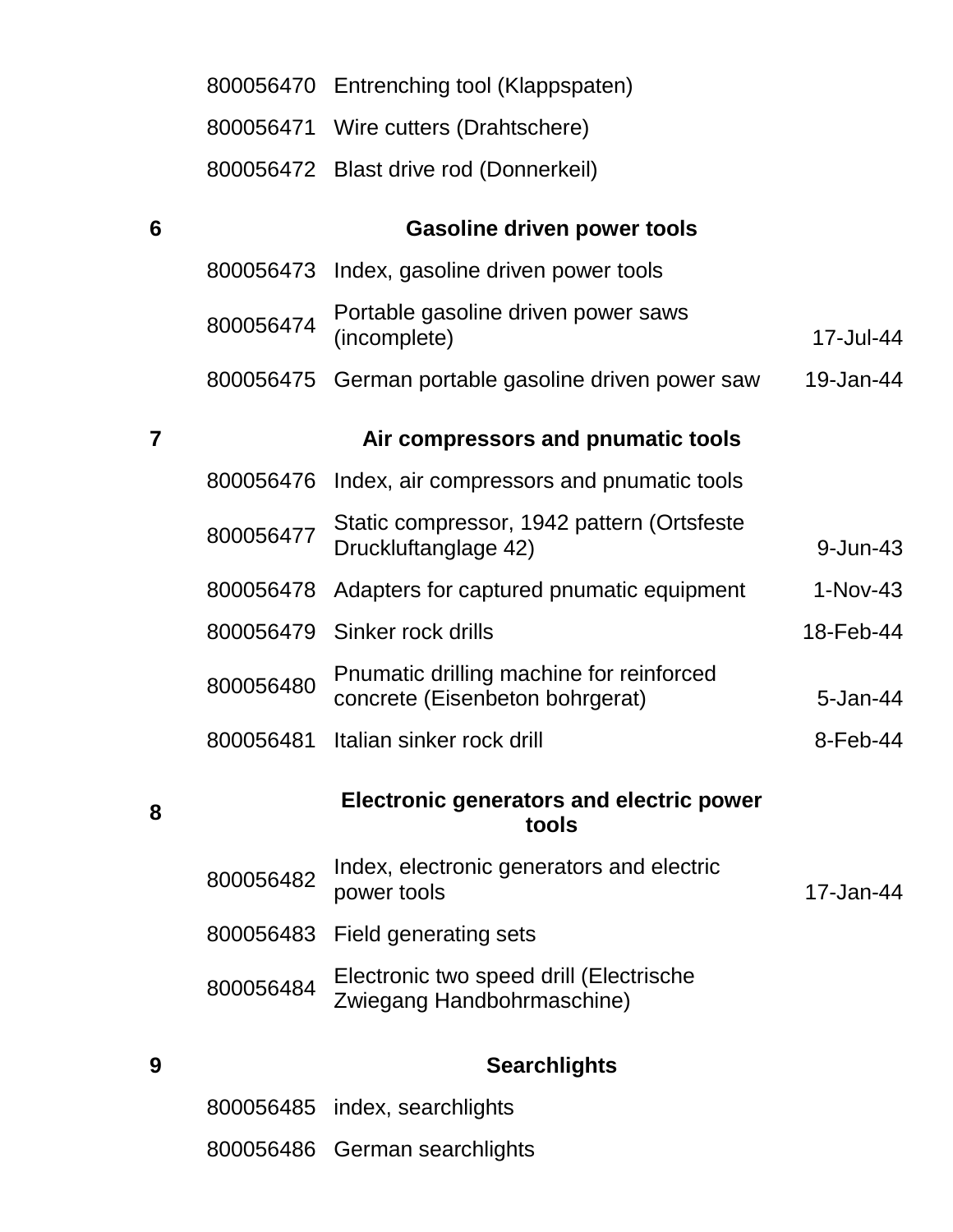German 60 cm antiaircraft searchlight

| 10 |           | <b>Pile drivers</b>                                                              |              |
|----|-----------|----------------------------------------------------------------------------------|--------------|
|    |           | 800056488 Index, pile drivers                                                    |              |
|    |           | 800056489 Pile driving methods                                                   | 23-Jun-43    |
|    | 800056490 | Field piledriving frame 1939<br>(Feldrammgerüst 39)                              | $1-Nov-43$   |
|    | 800056491 | Pnumatic pile driver 50 mkg (360 ft. lb.)<br>(Druckluftramme 50 mkg)             |              |
|    | 800056492 | Pnumatic pile driver 200 mkg (1440 ft. lb.)<br>(Druckluftramme 200 mkg)          |              |
|    | 800056493 | Diesel pile driver 450 kg (980 lb.)<br>(Dieselramme 450 kg)                      | $5 - Jan-44$ |
|    | 800056494 | Diesel pile driver 500 kg (1100 lb.)<br>(Dieselramme 500 kg- Schlagzerstäubung)) | 19-Jan-44    |
|    |           |                                                                                  |              |
| 11 |           | Water supply and water purification                                              |              |
|    | 800056495 | Index, water supply and water purification                                       |              |
|    | 800056496 | German portable water purification unit<br>(Katadyn)                             | 11-Apr-45    |
|    | 800056497 | Portable haversack filter (Tornisterfiltergerat)                                 |              |
|    | 800056498 | Tube well, 1937 pattern (Feldbrunnen 37)                                         |              |
|    | 800056499 | Water supply equipment ("Trink Wasser"<br>Tanker)                                |              |
|    | 800056500 | Water junction box                                                               |              |
|    | 800056501 | German portable army water filter F3 and F4                                      | 24-Nov-44    |

| 12 | Camouflage |
|----|------------|
|    |            |

index, camouflage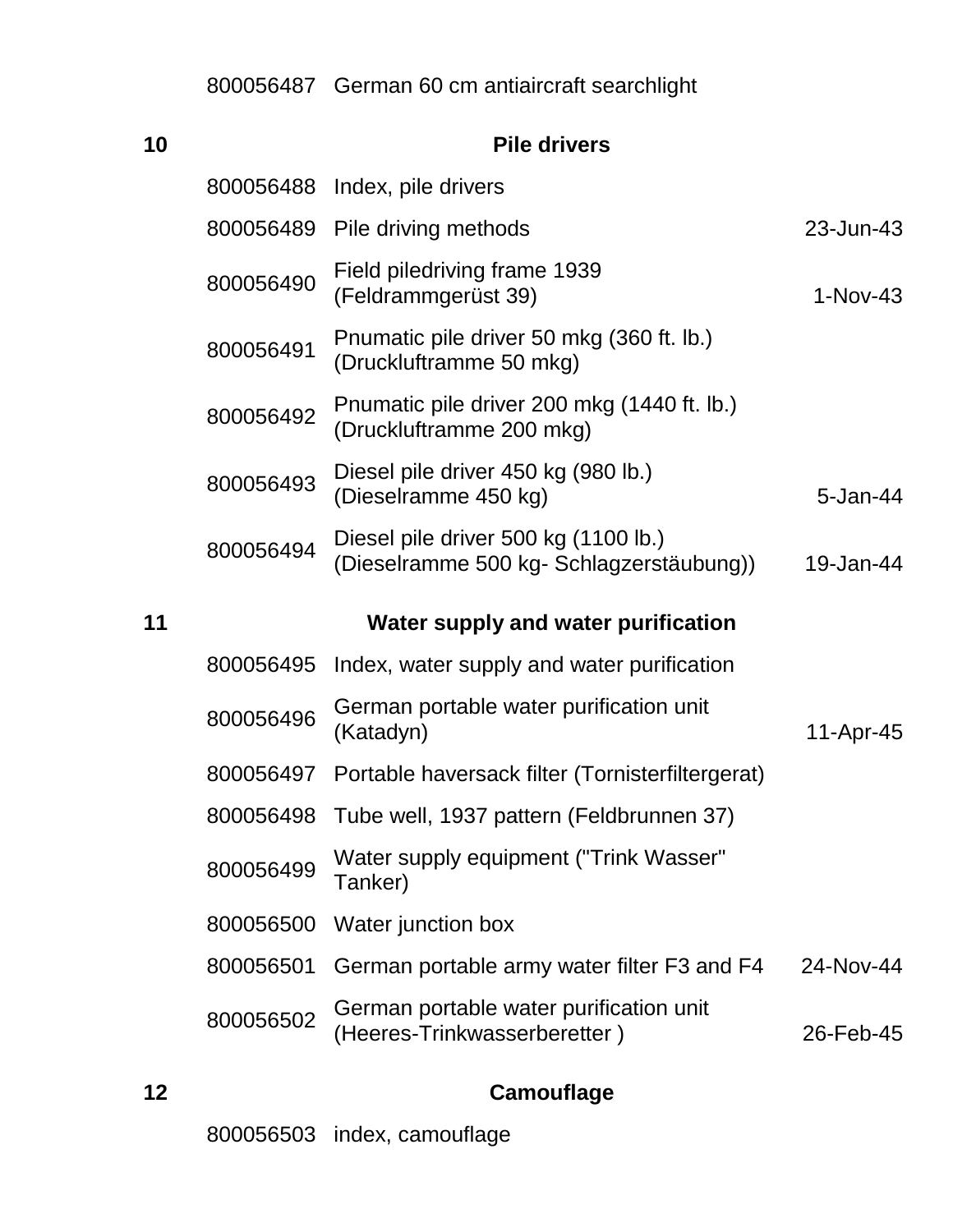| 13 |           | <b>Industrial gases</b>                                  |            |
|----|-----------|----------------------------------------------------------|------------|
|    |           | 800056505 Index, industrial gases                        |            |
|    |           | 800056506 Markings on cylinders, German and Italian      |            |
| 14 |           | <b>Paratroop equipment</b>                               |            |
|    |           | 800056507 Index, paratroop equipment                     |            |
|    | 800056508 | German parachute troops (Fallschirmjager)                |            |
|    |           | 800056509 Parachutes                                     |            |
|    |           | 800056510 Containers dropped by parachutes               |            |
|    |           | 800056511 1000 kg supply container                       | $1-Feb-44$ |
|    |           | 800056512 Supplies dropped in separate containers        |            |
| 15 |           | <b>Instruments</b>                                       |            |
|    |           | 800056513 Index, instruments                             |            |
|    |           | 800056514 German field compass (Marschkompass)           |            |
|    | 800056515 | Gap measuring instrument<br>(Flussbreitemesser (FLB.M.)) |            |
| 16 |           | <b>Miscellaneous</b>                                     |            |
|    |           | 800056516 Index, miscellaneous                           |            |
|    | 800056517 | Splinter proof spectacles (Splitterschutzbrille<br>42)   |            |
|    | 800056518 | Message container with smoke producing<br>device         |            |
|    | 800056519 | German depth sounding device                             |            |
|    |           | 800056520 Tellermine pot holes                           | 17-Nov-44  |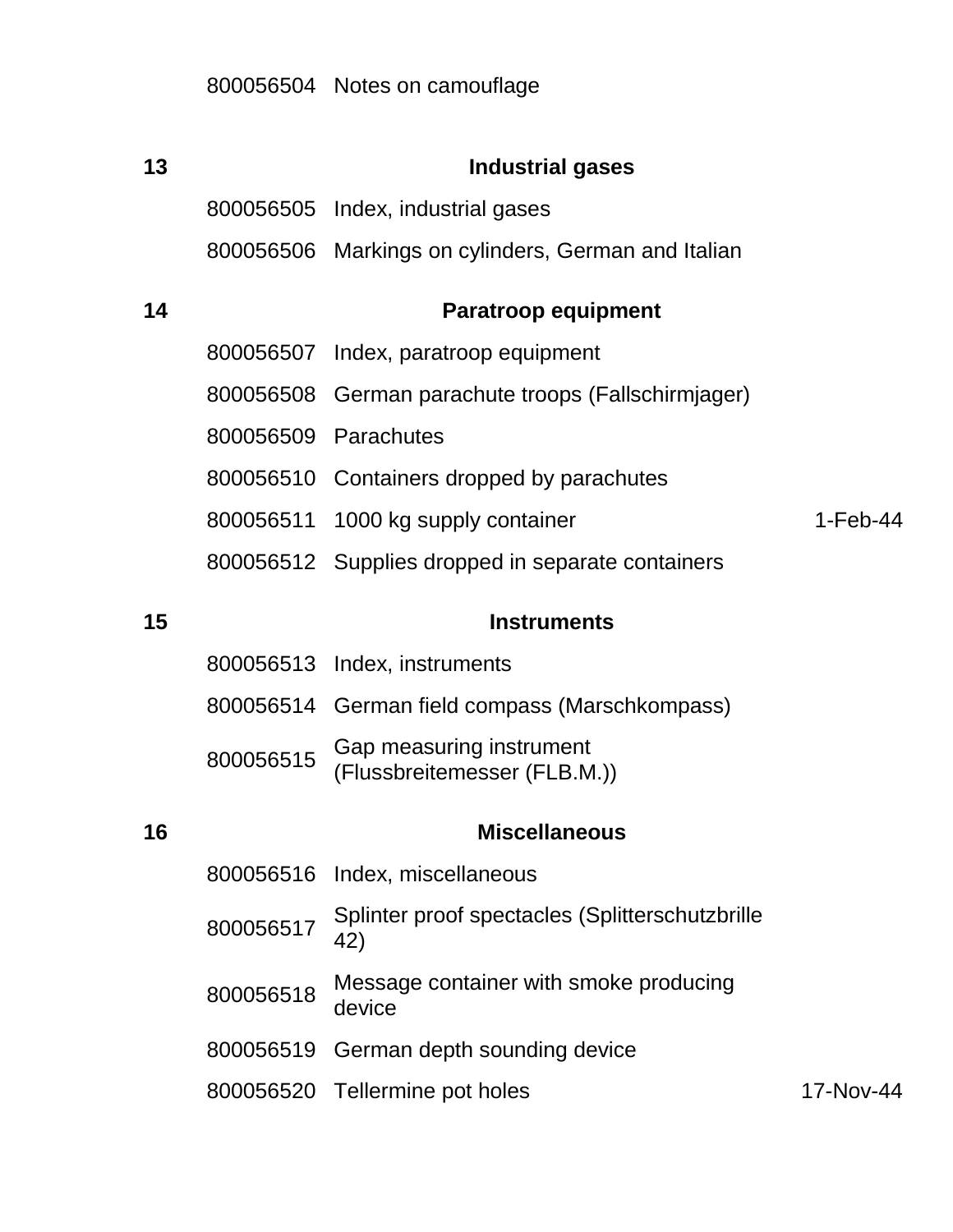# **Armored cars**

|    |           | 800056521 Index, armored cars                                                       |
|----|-----------|-------------------------------------------------------------------------------------|
|    |           | 800056522 Armored cars                                                              |
|    |           | 800056523 8 wheeled armored vehicles                                                |
|    | 800056524 | 8 wheeled heavy armored car (wireless)<br>Sd.kfz. 232                               |
|    | 800056525 | 8 wheeled armored command vehicle Sd.kfz.<br>263                                    |
|    | 800056526 | 8 wheeled armored car mounting 5 cm Kw.K.<br>39/1                                   |
|    |           | 800056527 New 8 wheeled armored car                                                 |
|    | 800056528 | Armored semitracked vehicles Sd.Kfz. 250,<br>Sd.Kfz. 251, Sd.Kfz. 252, Sd. Kfz. 253 |
|    | 800056529 | Light armored amunition carrier Sd.Kfz.<br>250/6 and Sd.Kfz, 252                    |
|    |           | 800056530 Light armored O.P. vehicle Sd.Kfz. 254                                    |
| 18 |           | <b>Armor plate</b>                                                                  |
|    |           | $000000001$ $ln dav$ $sumor plot$                                                   |

|    | 800056537 Index, Vehicles, Wheeled                   |
|----|------------------------------------------------------|
| 19 | <b>Wheeled vehicles</b>                              |
|    | 800056536 Field patching of lightly armored vehicles |
|    | 800056535 Spaced armor on Pz.Kw. III and IV          |
|    | 800056534 Spaced armor                               |
|    | 800056533 Armor plate                                |
|    | 800056532 Glossary of armor plate terms              |
|    | <u>80005831 Index, armor plate</u>                   |

Light army car (volkswagen)

Light car Mercedes-Benz, type 170v, 4 X 2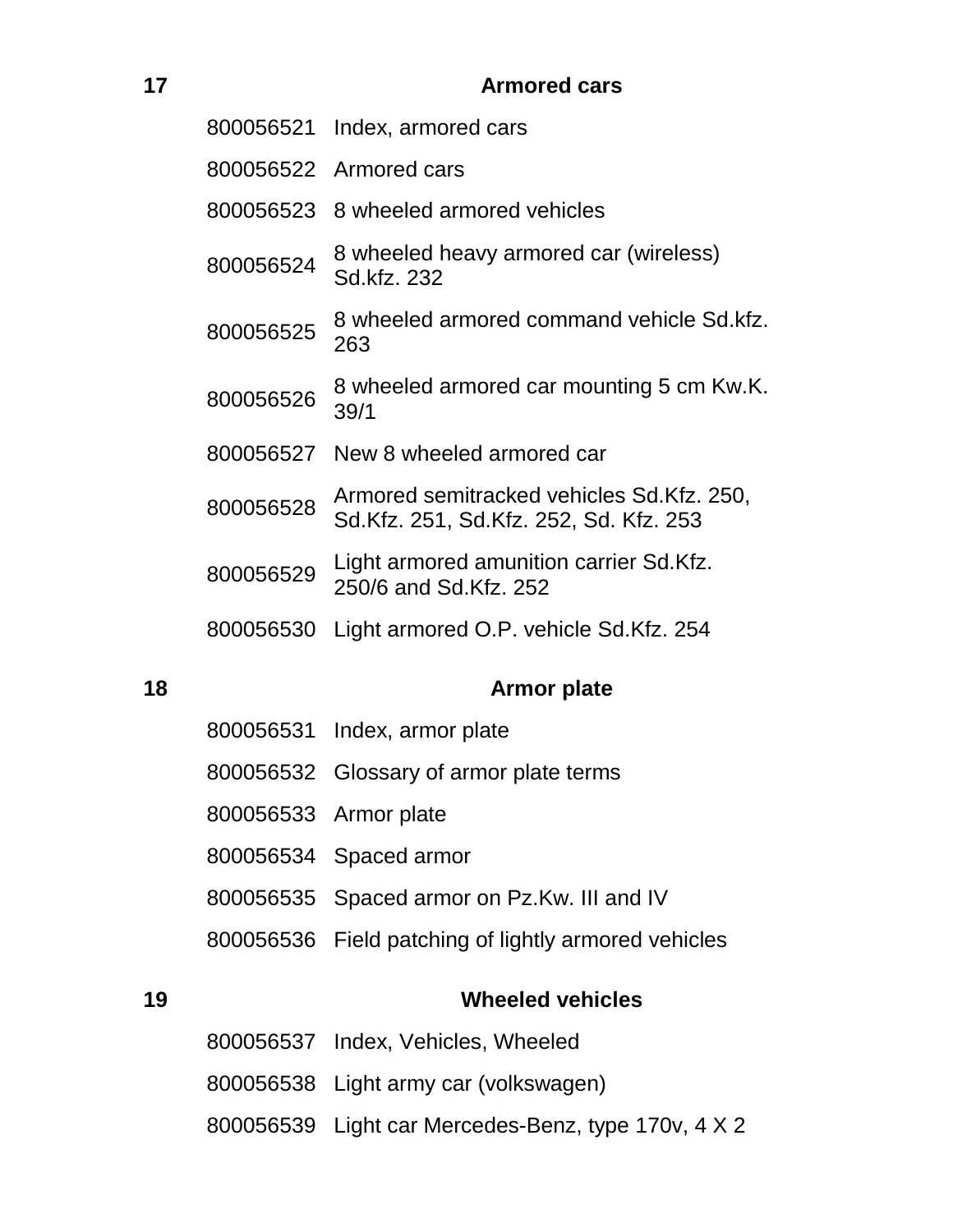Standard chasis mark I for light army car, 4 X 4, 4 wheel steering Standard chasis mark I, type 40 for light army car, 4 X 4, front wheel steering Standard chasis for medium car Standard chasis mark II for heavy car Opel "Blitz" 3 ton truck, type 6700 A Opel "Blitz" 3 ton truck, type 3.6 - 36S Ford truck, 3 ton, types G 917 T and G 997 T Ford truck, 3 ton, type G 987 T Mercedes-Benz truck, 3 ton, type LGF 3000, 4 X 2

#### **Semi-tracked and tracked vehicles**

- Index, semi-tracked and tracked vehicles
- Semi-tracked vehicles
- Recognition of semi-tracked vehicles
- Light semitracked vehicle 1 ton Sd.Kfz. 10
- 800056553 Medium semitracked vehicle 8 ton Sd.Kfz. 7 (m. Zugkraftwagen 8 Tonnen)
- Motorcycle tractor Sd. Kfz. 2
- Light 1½ ton tracked truck "Ost" (Steyr RS0/01) (Raupenschlepper Ost) 5-Sep-43

- Medium cross country trucks (2 tons) with Maultier semi-tracked suspension (m.gl.
- LKW. 2 tons (Maultier)(Sd.Kfz. 3) and (m.gl. LKW. 2 tons (Maultier) OPEL (type 36-36 S. SSM))
- Halftracked vehicle buessing N.A.G.